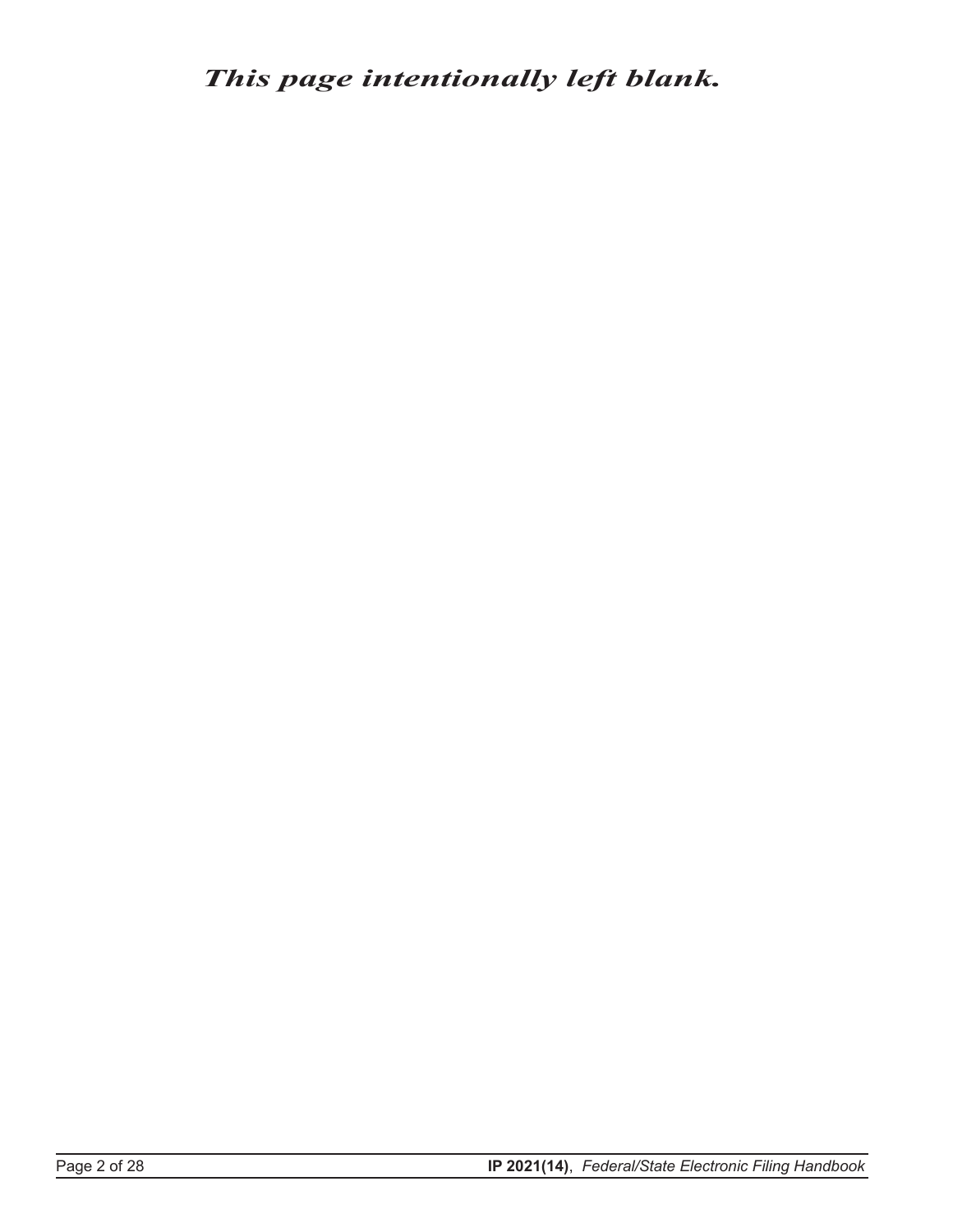# **Table of Contents**

| L   |                                                        |
|-----|--------------------------------------------------------|
| Н.  |                                                        |
| Ш.  | <b>Contact Names and Telephone Numbers 6</b>           |
|     |                                                        |
|     |                                                        |
|     |                                                        |
|     |                                                        |
|     |                                                        |
| IV. | <b>Federal/State Modernized e-file (MeF)</b>           |
|     |                                                        |
|     | How The Federal/State MeF Program Works7               |
|     |                                                        |
|     |                                                        |
|     | Application Process 7                                  |
|     | Acceptance Process 7                                   |
|     |                                                        |
|     |                                                        |
|     | IRS Publications 8                                     |
|     | DRS Publications 8                                     |
|     |                                                        |
| V.  |                                                        |
|     | What Can Be Transmitted                                |
|     | What Cannot Be Transmitted                             |
|     |                                                        |
|     |                                                        |
|     |                                                        |
|     | Reject Codes Received From the<br>IRS Service Center 9 |
|     |                                                        |
|     | Checking the Connecticut<br>Acknowledgment 9           |
|     | How to Handle a Rejected Return 10                     |

|     | Form CT-1120CU Reject Codes Specific to the          |
|-----|------------------------------------------------------|
|     | Form CT-1040 Reject Codes Specific to the            |
|     | Form CT-1065/CT-1120SI Reject Codes Specific         |
|     | Form CT-1120 Reject Codes Specific to the            |
|     | Form CT-1041 Reject Codes Specific to the            |
|     |                                                      |
|     |                                                      |
|     |                                                      |
|     |                                                      |
|     |                                                      |
|     |                                                      |
|     |                                                      |
|     |                                                      |
|     |                                                      |
|     | Making Payments for Balance Due Returns  17          |
|     | Payment Options 17                                   |
| IX. | <b>Responsibilities of EROs and Transmitters  18</b> |
|     |                                                      |
|     |                                                      |
|     |                                                      |
|     |                                                      |
|     |                                                      |
|     |                                                      |
| X.  |                                                      |
| XI. |                                                      |
|     |                                                      |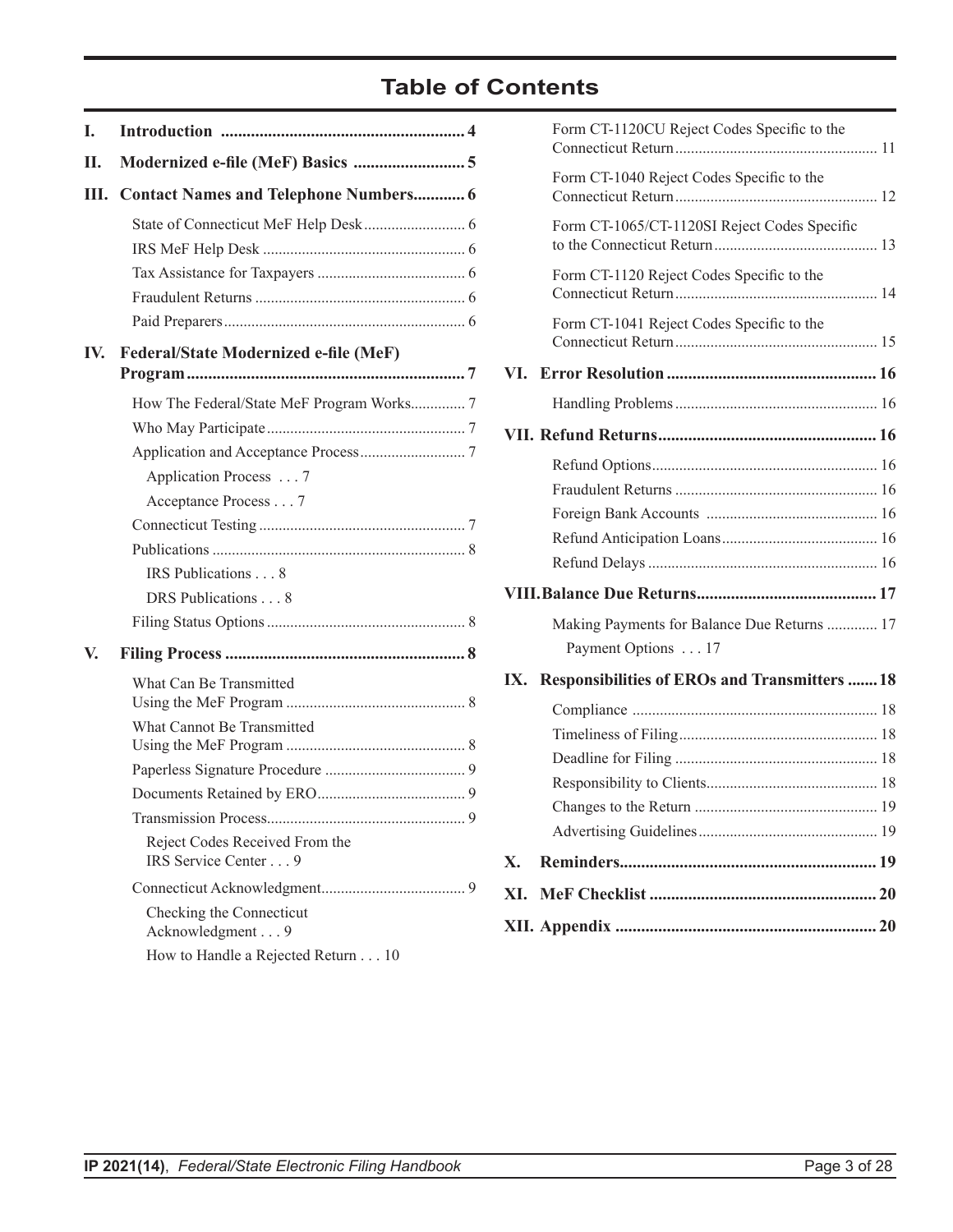# **I. Introduction**

<span id="page-3-0"></span>The Connecticut Federal/State Electronic Filing Modernized e‑file (MeF) Program is a coordinated tax filing program between the Internal Revenue Service (IRS) and the Connecticut Department of Revenue Services (DRS). The MeF program enables tax preparers and transmitters to file Federal and Connecticut Personal Income Tax, Trusts and Estates Income Tax, Pass-Through Entity Tax, and Corporation Business Tax returns in one single transmission.

**Informational Publication 2021(14)**, *Federal/State Electronic Filing Handbook*, (Connecticut Handbook), is a companion to the IRS Publication 1345, Handbook for Authorized IRS *e-file* Providers of Individual Income Tax Returns. DRS recommends all participants read IRS Publication 1345 before reading this publication. The detailed instructions on hardware, transmission

procedures, and policies provided by the IRS apply to the Connecticut MeF program.

As most functions of the Connecticut MeF program are the same as the federal MeF program, this handbook highlights the special and unique features of the Connecticut program. All rules and regulations published by the IRS governing tax preparers, transmitters, and originators of returns are in effect for Connecticut. The procedures and requirements for the MeF program are outlined in IRS Publication 3112, IRS e-file Application and Participation. DRS requires that all participants be accepted into the federal MeF program to participate in the Connecticut MeF program.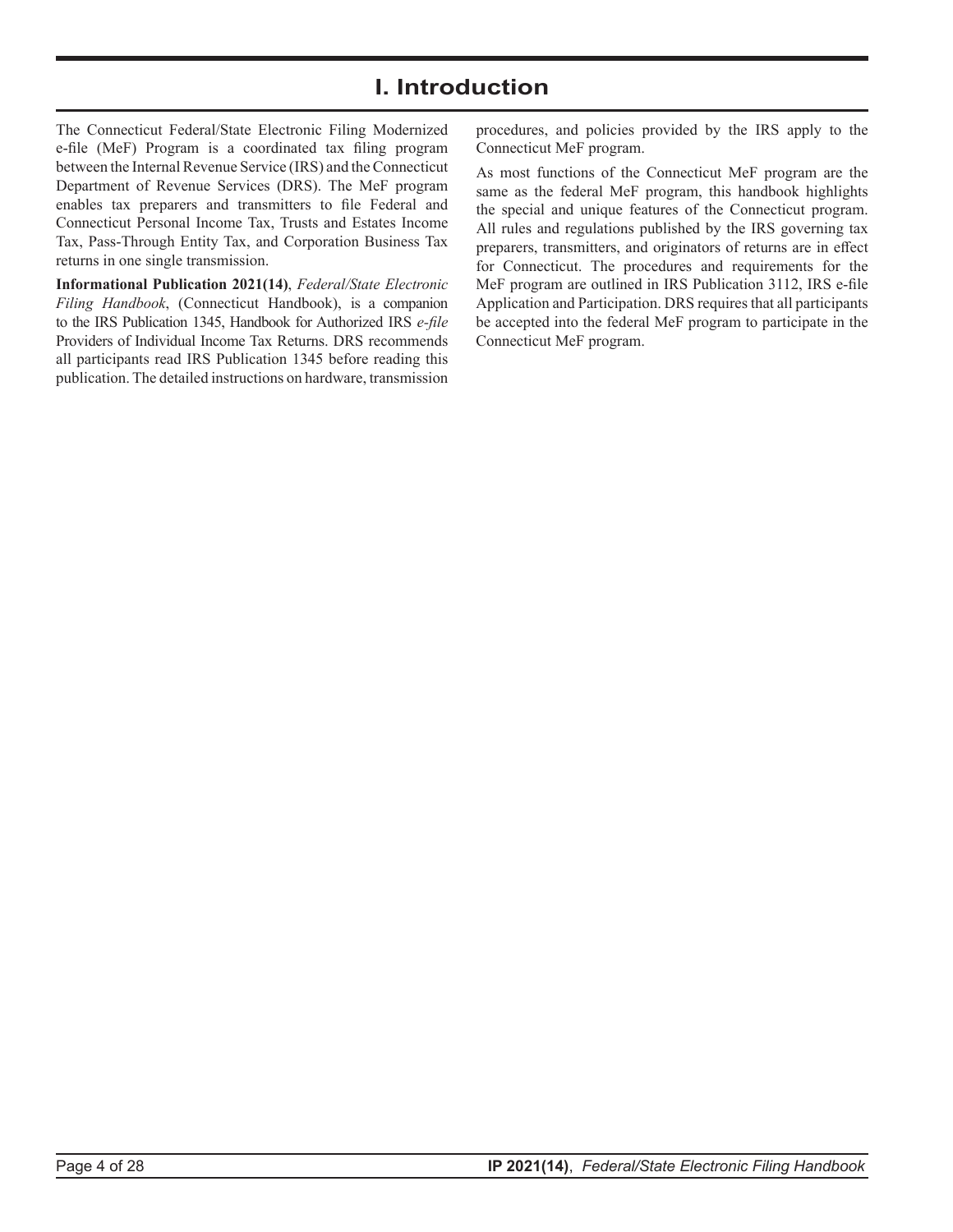# **II. Modernized e‑file (MeF) Basics**

- <span id="page-4-0"></span>• An electronic withdrawal payment record, **Form CT‑1040 EFW**, *Connecticut Electronic Withdrawal Payment Record,* will be generated by the MeF program. This form is provided to taxpayers for their records when electronic payment is requested for the taxable year.
- DRS will accept MeF decedent returns.
- **• Form CT‑1040V**, *Connecticut Electronic Filing Payment Voucher*, provides a scan line which will facilitate processing of paper payments.
- The MeF requirement threshold remains at 50 prior year returns. See *IV. Federal/State Modernized e‑file Program*, on Page 7.
- Any PE Tax Credit reported to the member on **Schedule CT K‑1**, *Member's Share of Certain Connecticut Items*, Part 3, Line 1, must be included on the member's Connecticut income tax return as well as on **Schedule CT‑PE**, *Pass‑Through Entity Tax Credit*.
- Any PE Tax Credit reported to the beneficiary on **Schedule CT‑1041 K‑1**, *Beneficiary's Share of Certain Connecticut Items*, Part 4, Line 1, must be included on the beneficiary's Connecticut income tax return as well as on **ScheduleCT‑PE**, *Pass‑Through Entity Tax Credit*.
- A beneficiary of a trust or estate cannot claim withholding or estimated payments made by the trust or estate.
- Electronic Return Originators (EROs) are not required to mail income tax returns for other jurisdictions when a credit for income taxes paid to another jurisdiction is claimed on a taxpayer's Connecticut income tax return. EROs must keep the supporting documentation for four years from the date of completion or the due date of the return, whichever is later.
- **• Due Date(s):**
	- **• March 15:** A calendar year Pass-Through Entity Tax Return will be considered timely if filed on March 15. For fiscal year filers, the return is due on the fifteenth day of the third month after the end of the Pass-Through Entity's taxable year.
	- **• April 18:** The Connecticut Income Tax Return (and payments) will be considered timely if filed on or before Monday, April 18, 2022.

In 2022, the due date for filing a Connecticut Income Tax Return (April 15) falls on a Friday which is a legal holiday in the District of Columbia (Emancipation Day). Therefore, for filing purposes, the return (and payments) will be considered timely if filed on or before Monday, April 18, 2022.

**• May 15:** A calendar year Corporation Business Tax Return will be considered timely if filed on May 15. For fiscal year filers, the return is generally due on the fifteenth day of the fifth month after the end of the Corporation's taxable year.

*Exception for June 30 year end*: If the corporation has a June 30 fiscal year end, the return is due on October 15.

If the due date falls on a Saturday, Sunday, or legal holiday, the return will be considered timely if filed by the next business day.

**• Estimated Payments and Extension Requests:** Estimated payments and extension requests can be filed using MeF. Check with your software company for additional information and availability.

Extension requests displaying an amount of tax due must have an electronic payment included with the submission. If an electronic payment for the amount of tax due is not included, the submission will be rejected.

**• Refund Information:** There are two refund options available: direct deposit or paper check.

DRS recommends that taxpayers use direct deposit. The fastest way for taxpayers to get a refund is to file their return electronically and elect direct deposit. If a taxpayer does not elect direct deposit, DRS will issue their refund by paper check.

DRS reserves the right to send a paper check on any requested refund. Direct deposit is not available to first time filers. Any returns suspected to be fraudulent should be reported to DRS Special Investigations Section at **855‑842‑1441**.

When the taxpayer requests the direct deposit of a refund, federal banking rules require DRS to inquire whether a direct deposit is going into a foreign bank account. DRS will not deposit a refund into a foreign bank account. Instead DRS will issue a paper check.

Taxpayers may choose to have all or part of their overpayment:

- 1. Applied to their estimated tax for the next tax year;
- 2. Donated to funds designated on the return; **or**
- 3. Refunded.
- **Earned Income Tax Credit:** A Connecticut resident taxpayer may claim an earned income tax credit (CT EITC) against the Connecticut income tax due for the taxable year. The CT EITC is a percentage of the earned income credit claimed and allowed on the federal income tax return for the same taxable year. If the CT EITC exceeds the taxpayer's Connecticut income tax liability, the excess is considered an overpayment and will be refunded without interest. Complete **Schedule CT‑EITC**, *Connecticut Earned Income Tax Credit*, to claim the CT EITC.
- Any taxpayer who has requested an extension of time to file for federal income tax purposes and has paid all Connecticut income tax due on or before April 15, is not required to file **Form CT‑1040 EXT**, *Application for Extension of Time to File Connecticut Income Tax Return for Individuals*.
- DRS accepts an approved IRS five-digit self-selected PIN or an approved IRS Practitioner PIN as the electronic signature on the Connecticut tax return. See *Paperless Signature Procedure*, on Page 9.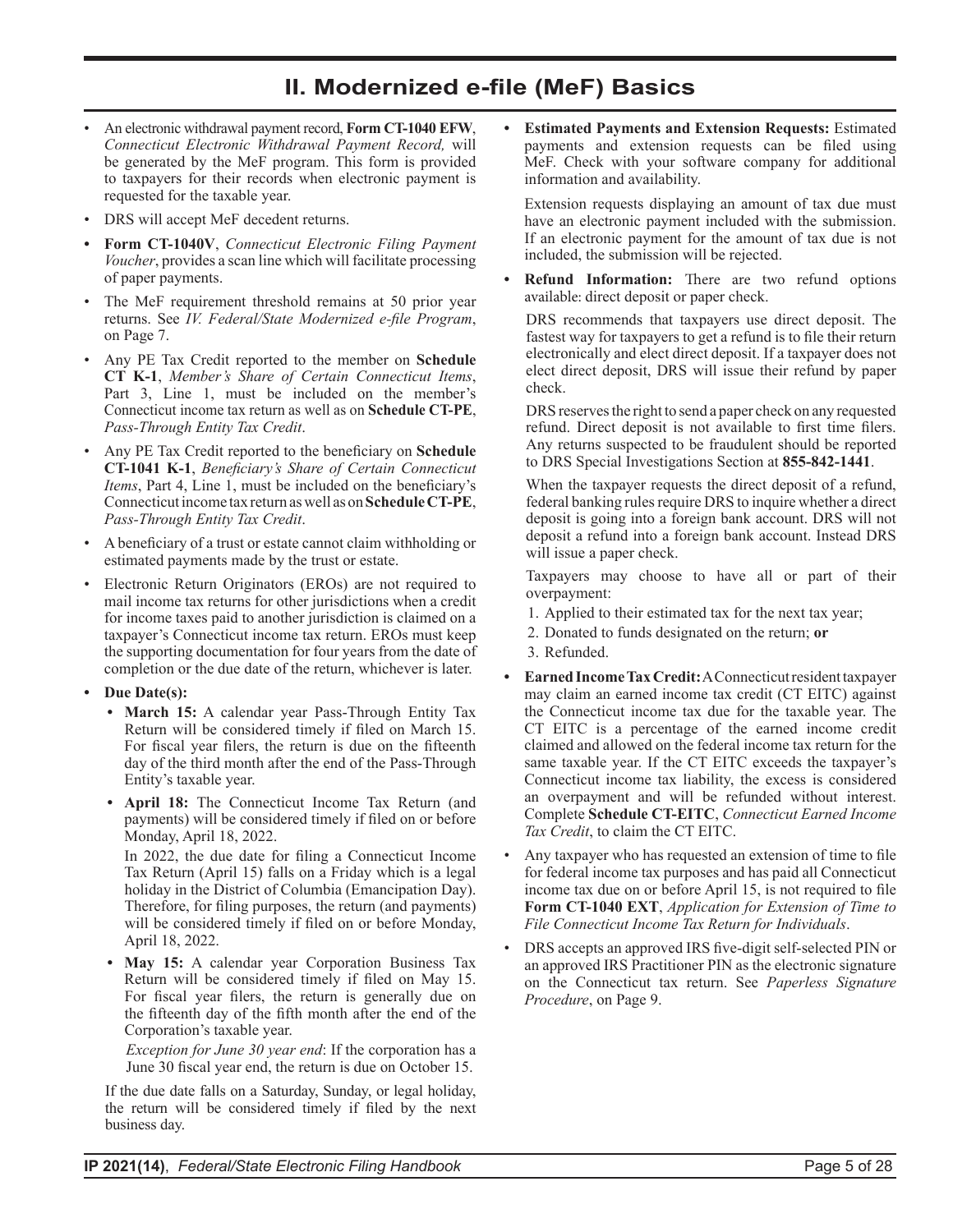# **III. Contact Names and Telephone Numbers**

#### <span id="page-5-0"></span>**State of Connecticut MeF Help Desk**

DRS operates a Help Desk for electronic transmitters and preparers who experience problems. The Help Desk is **exclusively** for electronic transmitters and preparers. These numbers should **not** be provided to or used by taxpayers.

For questions and comments about Connecticut's MeF program, contact the *CT MeF* coordinator, by:

- Email: **[Ct.efile@ct.gov](mailto:Ct.efile%40ct.gov?subject=)**;
- Telephone: **860‑297‑4973**; **or**
- Fax: **860‑297‑4761**.

Visit the DRS website at **[portal.ct.gov/DRS](https://portal.ct.gov/DRS)** for additional information.

#### **IRS MeF Help Desk**

For questions or comments about the IRS MeF program, contact the Connecticut/Rhode Island District Office by:

- Telephone: **866‑255‑0654** and ask to speak to the electronic tax administrator; **or**
- Internet: **[www.irs.gov/e‑services](https://www.irs.gov/e-services)**.

The MeF Help Desk has been designated as the first point of contact for *e-filing* issues. Software developers, transmitters, EROs, accounting firms, and large taxpayers should contact the e-Help Desk at 866-255-0654 for assistance in the following areas:

- IRS MeF application;
- ATS or Communication Testing;
- Transmission issues;
- Strong authentication for Application to Application (A2A);
- Rejects; **or**
- Technical questions on schemas or business rules.

If the e-Help Desk is unable to answer the question at the time of the call, the inquiry will be forwarded to the appropriate area for a response.

#### **Tax Assistance for Taxpayers**

Taxpayers can use the secure online option of the **Taxpayer Service Center** *(TSC)* to check the status of a refund.

- Visit the *TSC* website at **[portal.ct.gov/TSC](https://portal.ct.gov/TSC)**;
- Select *TSC-INDIVIDUAL LOGIN*; **and**
- Select *Check on the Status of Your Refund* from the menu on the left.

Users must have their Social Security Number (SSN) or their spouse's SSN if it is a joint return and their spouse was listed first on the return and the **exact amount of the refund request as reported on the Connecticut income tax return**. Enter the whole dollar amount of the refund requested; do not include cents. For example, if the taxpayer requested a refund of \$375.43, enter 375.

The DRS refund information line provides taxpayers with information about their refunds. The refund information line is available anytime. Preparers should advise taxpayers to confirm acknowledgment of their MeF return with their practitioner or transmitter **before** calling to check on the status of their refund.

For automated refund information, call:

- **• 800‑382‑9463** (Connecticut calls outside the Greater Hartford calling area only); **or**
- **• 860‑297‑5962** (from anywhere).

To obtain refund status information, taxpayers must know:

- Their SSN or joint filer's SSN if listed first on the return; **and**
- The amount of the refund: dollars and cents.

#### **Fraudulent Returns**

Any returns suspected to be fraudulent should be reported to the DRS Special Investigations Section at **855‑842‑1441**.

#### **Paid Preparers**

If you are a paid tax preparer preparing any Connecticut personal income tax returns, you are required to comply with certain requirements. You may also be required to obtain a tax preparer permit from DRS. See **Special Notice 2017(8)**, *New Requirements for Income Tax Preparers and Facilitators of Refund Anticipation Loans or Checks*, and **Special Notice 2019(4)**, *Permit Requirements for Tax Preparers and Facilitators*.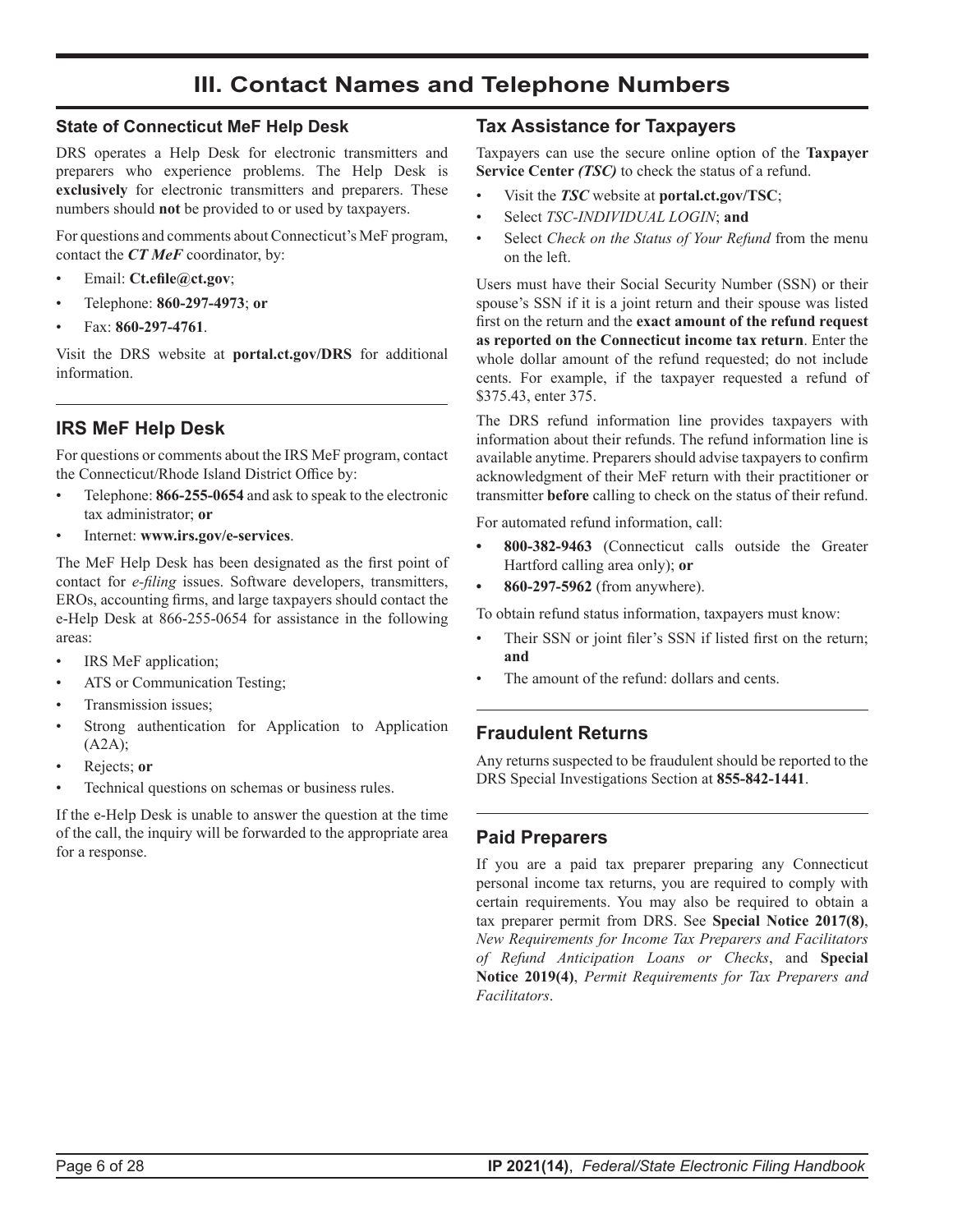# **IV. Federal/State Modernized e-file (MeF) Program**

<span id="page-6-0"></span>DRS has participated in the joint Federal/State Program since 1994. More than 85% of all Connecticut income tax returns are received via MeF.

Conn. Agencies Regs. § 12-690-1 requires return preparers who prepared 50 or more Connecticut income tax returns to file Connecticut income tax returns electronically using the Federal/State MeF Program.

To participate in MeF preparers must become an Electronic Return Originator(ERO).Visit the DRS website at **[portal.ct.gov/DRS](https://portal.ct.gov/DRS)**or the IRS website at **[www.irs.gov](https://www.irs.gov)** for more details.

#### **How The Federal/State MeF Program Works**

DRS allows tax preparers and transmitters accepted in the IRS MeF program to participate in the Connecticut MeF program. Our joint program works best when you file your federal and Connecticut income tax returns together in one transmission. However, in the event the federal return has been accepted and the Connecticut return has not been accepted, you may be able to send a State Only Return through the MeF program for processing. Returns are transmitted directly to the IRS using approved software. The IRS, after acknowledging acceptance of the federal return and receipt of the Connecticut return, makes the state return available for retrieval by DRS. After the Connecticut return has been retrieved, DRS will process the information received.

DRS will acknowledge receipt of all returns retrieved from the IRS to the transmitter. Transmitters may retrieve the Connecticut acknowledgments within one day from the time acknowledgments are received from the IRS.

Electronic filing is a computer and data processing service subject to Connecticut sales tax. Therefore, if you charge a separate fee for electronically filing a return, you must register with DRS and charge the appropriate sales tax.

#### **Who May Participate**

Federal/State MeF for Connecticut returns is available to all participants who have been accepted into the federal MeF program and are authorized to transmit returns to the IRS. The application process for the MeF program is outlined in this handbook.

#### **Application and Acceptance Process**

#### **Application Process**

To participate in the joint MeF program, a software provider must register with the IRS to become an authorized e-file provider. In order to become an authorized e-file provider, a provider must

create an IRS e-services account, submit an application and pass a suitability check. Additional information regarding how to become an authorized e-file provider can be found in IRS Publication 3112, IRS e-file Application and Participation.

No additional application form is necessary for DRS. Once you are approved by the IRS you are automatically eligible to file Connecticut returns electronically.

IRS Publication 1345, Handbook for Authorized IRS *e‑file* Providers of Individual Income Tax Returns, specifies the application process and requirements for federal participation. The IRS definitions of the categories of electronic filers apply for Connecticut electronic filing purposes under the MeF program.

#### **Acceptance Process**

DRS recognizes the federal acceptance process. Acceptance into the federal MeF program allows an ERO, transmitter, or preparer automatic acceptance into the Connecticut MeF program. However, DRS will conduct suitability checks on all applicants for the MeF program and will notify any applicant who is not eligible to participate.

Applicants must have:

- Timely and accurately filed all applicable State of Connecticut personal and business tax returns;
- No current tax delinquency with DRS. However, DRS may conditionally accept applicants with outstanding tax liabilities if they file or pay the taxes in question before filing electronic returns; **and**
- Not been suspended or rejected from the program in a prior year. Suspension or rejection is permanent until corrective action is taken and reinstatement is approved by the IRS and DRS.

The IRS assigns the Electronic Filing Identification Number (EFIN) and Electronic Transmitter Identification Number (ETIN). DRS uses the same EFIN and ETIN as the IRS in the MeF program.

The EFIN and ETIN are used in the acknowledgment system to identify preparers and transmitters.

#### **Connecticut Testing**

Preparers, EROs, and transmitters **are not required** to participate in the Connecticut Software Testing Program.

Software developers **are required** to pass Connecticut testing before releasing their software to commercial and individual customers. Preparers, EROs, and transmitters may contact DRS to verify a software company has passed Connecticut testing.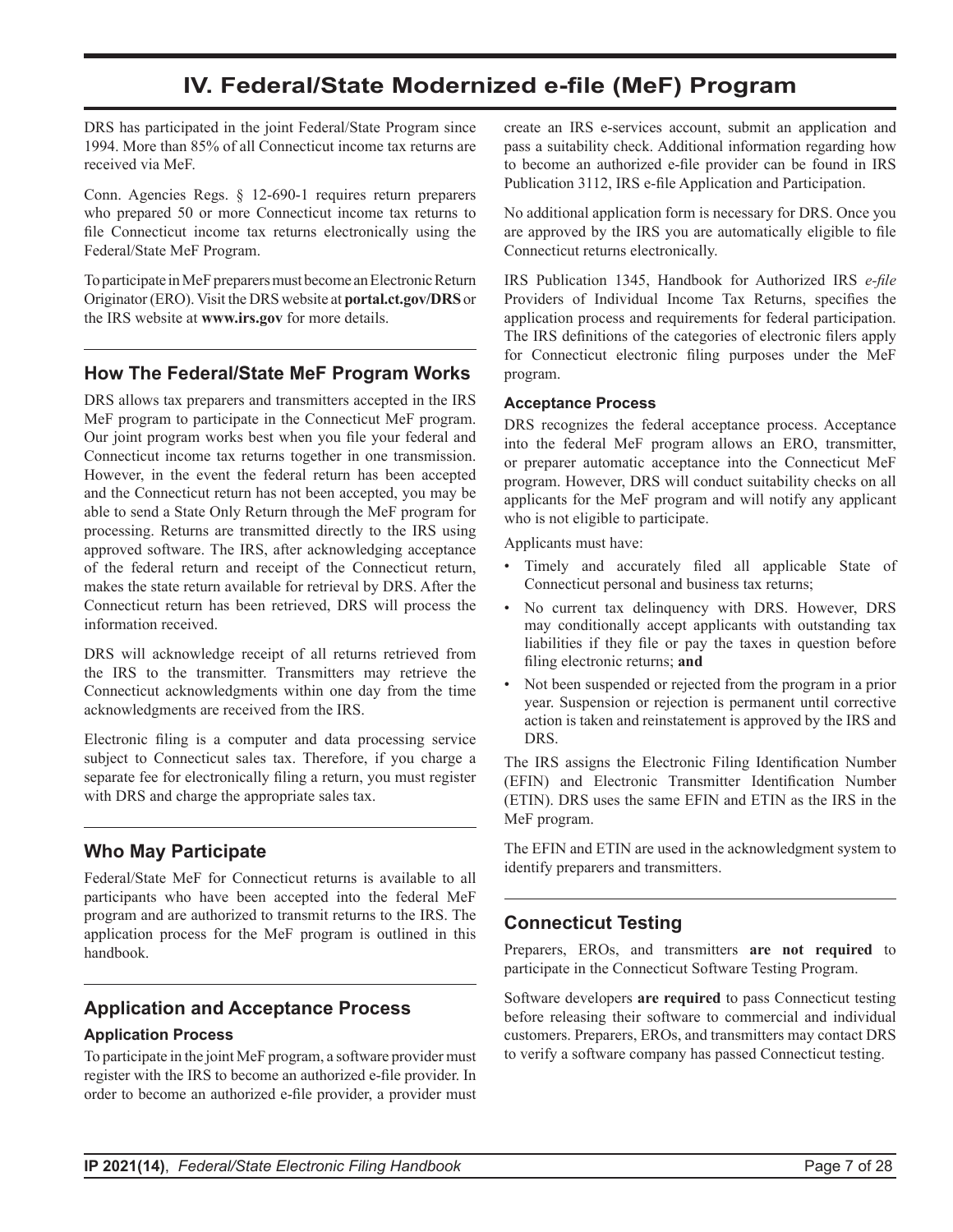#### <span id="page-7-0"></span>**Publications**

The following publications describe the process of the MeF program:

#### **IRS Publications**

- Publication 4164, Modernized e-File (MeF) Guide for Software Developers and Transmitters - Processing Year 2022
- Publication 1345, Handbook for Authorized IRS *e‑file* Providers of Individual Income Tax Returns
- Publication 1436, Assurance Testing System (ATS) Guidelines for Modernized e‑File (MeF) Individual Tax Returns For Tax Year 2021
- Publication 3112, IRS e-file Application and Participation
- Publication 4163, Modernized e-File (MeF) Information for Authorized IRS e-File Providers for Business Returns - Tax Returns Processed in 2022
- Publication 5078, Assurance Testing System (ATS) Guidelines for Modernized e‑File (MeF) Business Submissions

#### **DRS Publications**

**• Informational Publication 2021(14)**, *Federal/State Electronic Filing Handbook*

#### **Filing Status Options**

The filing status options are:

- Married filing separately;
- Single;
- Head of household;
- Married filing jointly; **and**
- Qualifying widow(er).

# **V. Filing Process**

#### **What Can Be Transmitted Using the MeF Program**

The Connecticut portion of an electronic return consists of data transmitted electronically and supporting paper documents. In total, an electronic return contains the same information as a comparable return filed entirely on paper.

The following forms and schedules may be transmitted using the MeF Program:

- **• Form CT‑1040ES**, *Estimated Connecticut Income Tax Payment for Individuals*;
- **• Form CT‑1040 EXT**, *Application for Extension of Time to File Connecticut Income Tax Return for Individuals*;
- **• Form CT‑1040**, *Connecticut Resident Income Tax Return*;
- **• Form CT‑1040NR/PY**, *Connecticut Nonresident and Part-Year Resident Income Tax Return*;
- **• Form CT‑1040X**, *Amended Connecticut Income Tax Return for Individuals*;
- Returns subject to the Connecticut alternative minimum tax with **Form CT‑6251**, *Connecticut Alternative Minimum Tax Return — Individuals*, attached;
- **• Form CT‑1065/CT‑1120SI**, *Connecticut Pass-Through Entity Tax Return*;
- **• Form CT‑1065/CT-1120SI ES**, *Estimated Connecticut Pass‑Through Entity Tax Payment Coupon*;
- **• Form CT‑1065/CT‑1120SI EXT**, *Application for Extension of Time to File Connecticut Pass‑Through Entity Tax Return;*
- **• Form CT‑1120ES**, *Estimated Connecticut Corporation Business Tax Payment*;
- **• Form CT‑1120 EXT**, *Application for Extension of Time to File Connecticut Corporation Business Tax Return*;
- **• Form CT‑1120**, *Corporation Business Tax Return*;
- **• Form CT‑1120CU**, *Combined Unitary Corporation Business Tax Return*;
- **• Form CT‑1041ES**, *Estimated Connecticut Income Tax Payment for Trusts and Estates*;
- **• Form CT‑1041 EXT**, *Application for Extension of Time to File Connecticut Income Tax Return for Trusts and Estates*; **and**
- **• Form CT‑1041**, *Connecticut Income Tax Return for Trusts and Estates.*

Supporting federal returns and schedules are required for all electronically filed returns.

#### **What Cannot Be Transmitted Using the MeF Program**

In addition to the tax returns listed in IRS Publication 1345 as excluded from the MeF program, the following documents and forms are **not accepted** for Connecticut through MeF:

- Balance due returns with IAT electronic payments. See *II. Modernized e‑file (MeF) Basics,* on Page 5;
- Non‑calendar year returns (individual income tax **only**);
- Returns with **Form W‑2**, *Wage and Tax Statement*, with the state employer identification number missing;
- Returns accompanied by **Form CT‑1040 CRC**, *Claim of Right Credit*; **and**
- Federal Form 1310, Statement of Person Claiming Refund Due a Deceased Taxpayer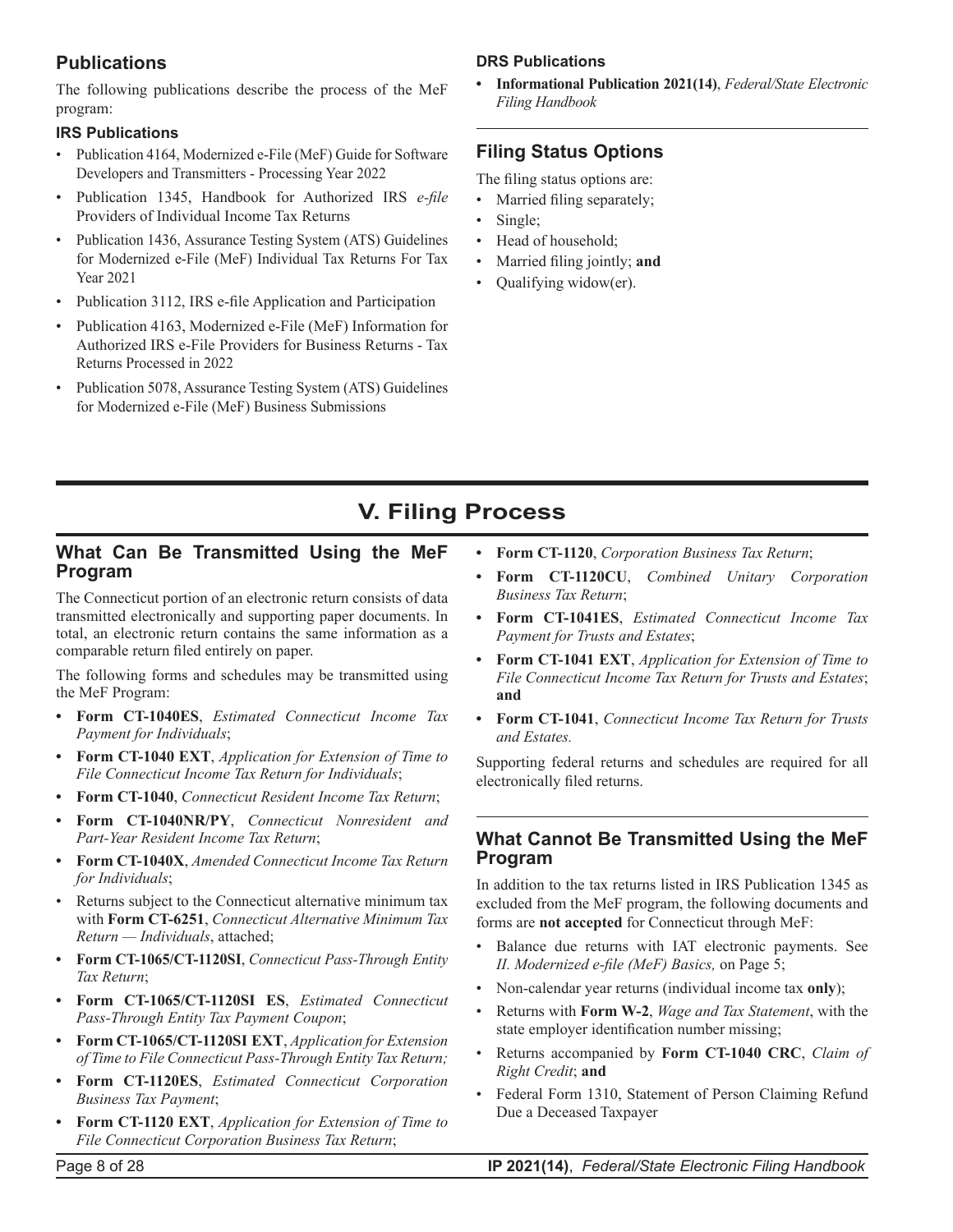#### <span id="page-8-0"></span>**Paperless Signature Procedure**

If the taxpayer elects to use the IRS self‑select PIN or the IRS practitioner PIN for the MeF program and the IRS accepts it, DRS accepts this PIN as the electronic signature for the Connecticut tax return. EROs are still required to keep all the supporting documents as outlined below.

#### **Documents Retained by ERO**

In addition to federal Form 8879, IRS *e-file* Signature Authorization, or federal Form 8453, U.S. Individual Income Tax Transmittal for an IRS *e-file* Return, the ERO must also keep the following forms:

- State copies of Forms W-2, W-2G, 1099, and **Form CT‑4852**, *Substitute for Form W‑2, Wage and Tax Statement*, or federal Form 1099-R, Distributions From Pensions, Annuities, Retirement or Profit‑Sharing Plans, IRAs, Insurance Contracts, etc;
- Copies of another state's return if claiming credit for income tax paid to another state. If credit is claimed for income taxes paid to more than two other qualifying jurisdictions, you must keep additional copies of *Schedule 2* from Form CT‑1040, Form CT‑1040NR/PY, or Form CT-1040X;
- Individual Use Tax Worksheet if required;
- Other informational documents not covered above and supporting material voluntarily included by the taxpayer; **and**
- Supporting documents and schedules requiring signatures, if applicable (as described in IRS Publication 1345).

The ERO **must keep** all supporting documents for four years from the date of completion or the due date of the return, whichever is later. **Do not mail** these documents to DRS.

#### **Transmission Process**

The MeF program works best when the federal and Connecticut returns are filed together in one transmission to the IRS. If the federal return has already been accepted and the state return has not been accepted, a State Only Return may be retransmitted. Since all MeF returns are transmitted through the IRS, the transmitter must follow all electronic transmitting procedures, communication requirements, and technical specifications required by the IRS as defined in IRS Publication 1345.

Participants in the MeF program must confirm with their software developer or direct transmitter that the software has the capability of processing and transmitting the Connecticut data along with the federal data.

#### **Reject Codes Received From the IRS Service Center**

If a federal return is rejected due to errors, the accompanying state return will also be rejected. IRS Publication 1345, Handbook for Authorized IRS e-file Providers of Individual Income Tax Returns, offers a list of all reject codes. Federal Form 8453, U.S. Individual Income Tax Transmittal for an IRS *e‑file* Return, informs taxpayers their return may be rejected due to errors on their state return and, consequently, their federal return may be delayed. If the error is one that can be corrected and the record processed, both return records may be retransmitted to the IRS. If a state return cannot be corrected, the filer has the option of retransmitting the federal return data and filing the state return by mail. If the federal return has already been accepted and the state return has not, a State Only Return may be sent by itself through the MeF program.

#### **Connecticut Acknowledgment**

The Connecticut acknowledgment informs transmitters that the Connecticut return data was retrieved and is being processed by DRS. Connecticut acknowledgments will be transmitted through the IRS acknowledgment system. Both the federal and Connecticut returns must be acknowledged. Do not assume an acknowledgment from the IRS means Connecticut return data was received by DRS.

DRS acknowledges receipt of the Connecticut data packet from the IRS. Acknowledgments of returns are posted hourly upon retrieval from the IRS.

The Connecticut acknowledgment should be available to a transmitter within two hours of the time the federal acknowledgment is received from the IRS.

Transmitters who transmit for EROs and preparers must notify the EROs and preparers at the time of receipt of the Connecticut acknowledgment. Transmitters are encouraged to regularly inquire about the status of returns transmitted.

#### **Checking the Connecticut Acknowledgment**

Once DRS acknowledges an electronic return, transmitters must notify their EROs of acceptance within five business days after receipt of the acknowledgment from DRS.

A Connecticut acknowledgment indicates the return has been received and will be processed. A Connecticut indicator on the federal acknowledgment only indicates a State of Connecticut return was attached to the federal return. The indicator is **not** a Connecticut acknowledgment for the Connecticut return.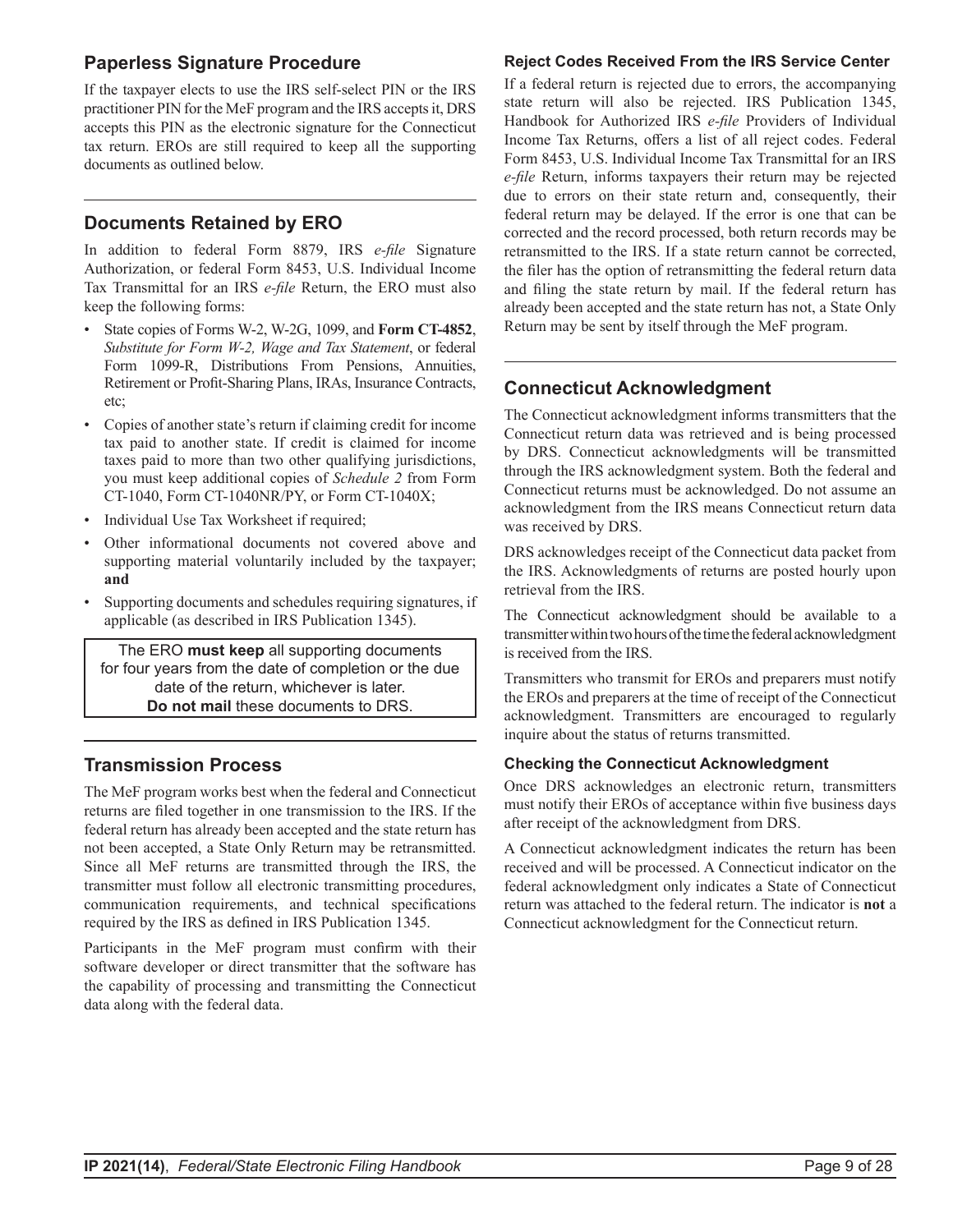#### <span id="page-9-0"></span>**How to Handle a Rejected Return**

EROs may resend a rejected Connecticut return to DRS. EROs should follow software instructions to send only the Connecticut tax return through the MeF program. All current exclusions apply. See *What Cannot Be Transmitted Using the MeF Program*, on Page 8.

If the electronically filed Connecticut return cannot be retransmitted, the ERO must submit a paper tax return to:

> Department of Revenue Services State of Connecticut PO Box 2964 Hartford CT 06104-2964

The taxpayer is not required to sign the paper copy of Form CT‑1040, Form CT‑1040NR/PY, or CT‑1040X if all appropriate signatures are included on the federal signature document. DRS will process properly submitted paper returns on a priority basis.

The ERO is responsible for notifying the taxpayer that a paper return was filed with DRS. Repeated rejection of transmissions could cause the IRS to rescind the electronic filing privileges of an ERO.

Rejected returns may be corrected and resubmitted within five business days after the due date.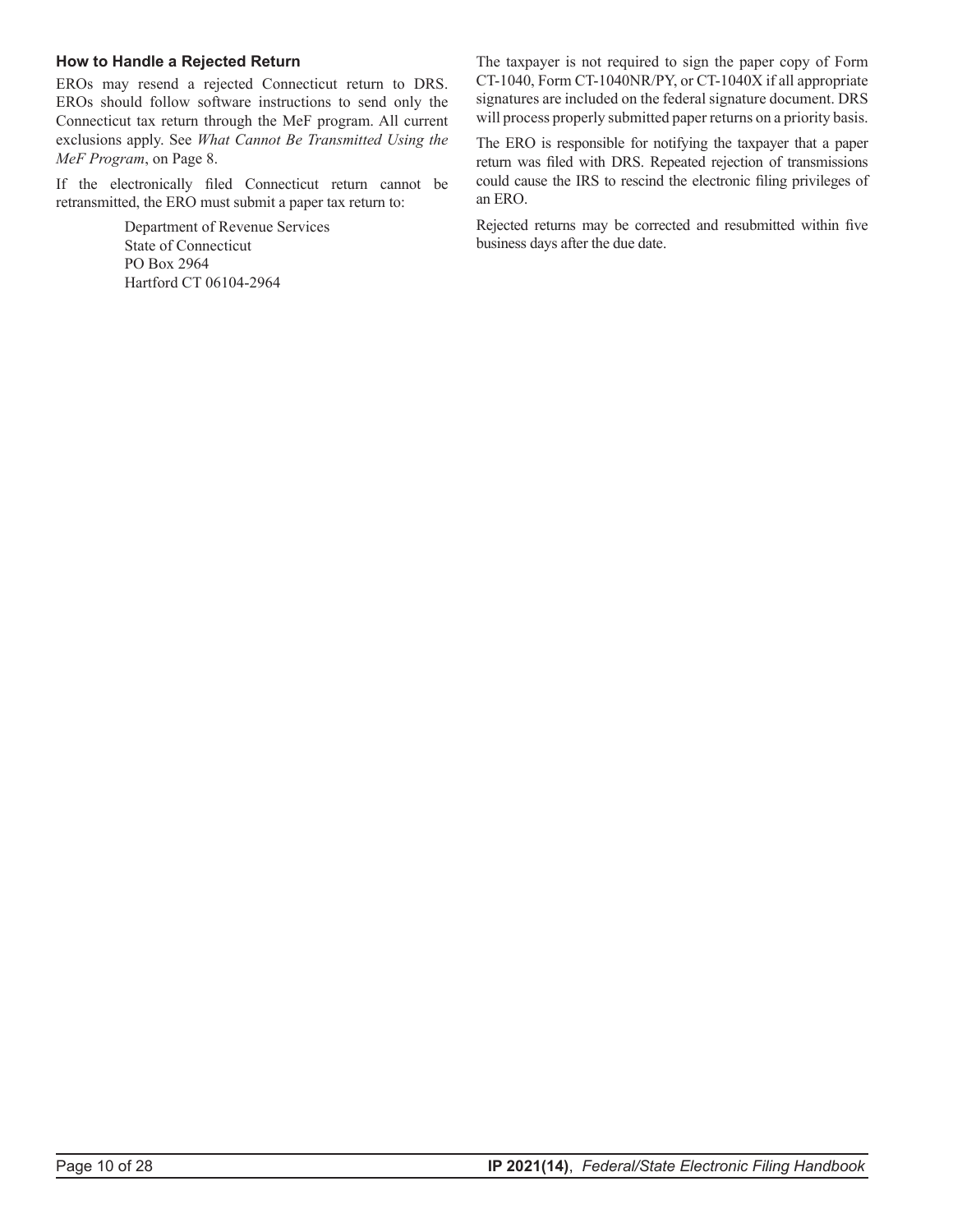#### <span id="page-10-0"></span>**Form CT-1120CU Reject Codes Specific to the Connecticut Return**

| <b>Rule Number</b> | <b>Rule Text</b>                                                                                                                              | <b>Error Category</b>     | <b>Severity</b> | <b>Status</b> |
|--------------------|-----------------------------------------------------------------------------------------------------------------------------------------------|---------------------------|-----------------|---------------|
| X0000-002          | Incorrect Transmission data.                                                                                                                  | <b>Incorrect Data</b>     | Reject          | Active        |
| X0000-003          | SubmissionId in the submission file mismatches<br>SubmissionId in the manifest file.                                                          | Data Mismatch             | Reject          | Active        |
| X0000-004          | No submission file found in state submission directory.                                                                                       | Missing Data              | RejectAndStop   | Active        |
| X0000-005          | The XML data has failed schema validation.                                                                                                    | XML Error                 | RejectAndStop   | Active        |
| X0000-006          | MeF Gateway experiences system error.                                                                                                         | System Error              | RejectAndStop   | Active        |
| X0000-007          | Other State Submission.                                                                                                                       | XML Error                 | Reject          | Active        |
| X0000-008          | The namespace declarations in the root element of the<br>return ('Return' element) must be as follows: The default<br>namespace shall be set. | XML Error                 | RejectAndStop   | Active        |
| CT000-MeF-Corp     | Temporarily unavailable or invalid ReturnType for submission<br>category OR data mismatch between manifest and submission.                    | <b>Incorrect Data</b>     | RejectAndStop   | Active        |
| CT001-MeF-Corp     | Unauthorized Software Version.                                                                                                                | Database Validation Error | RejectAndStop   | Active        |
| CT002-MeF-Corp     | Unapproved Transmitter for the CT MeF system.                                                                                                 | Database Validation Error | RejectAndStop   | Active        |
| CT003-MeF-Corp     | Unauthorized or Fraudulent Preparer for the CT MeF system.                                                                                    | Database Validation Error | RejectAndStop   | Active        |
| CT004-MeF-Corp     | Software Developer ID must be approved for Business Efile.                                                                                    | Database Validation Error | RejectAndStop   | Active        |
| CT005-MeF-Corp     | TaxYear mismatch between manifest and return.                                                                                                 | <b>Incorrect Data</b>     | RejectAndStop   | Active        |
| CT007-MeF-Corp     | All On-Line returns must have the IP Address data included.                                                                                   | Missing Data              | Reject          | Active        |
| CT008-MeF-Corp     | Invalid Direct Deposit/Payment/IAT Information.                                                                                               | <b>Incorrect Data</b>     | Reject          | Active        |
| CT009-MeF-Corp     | Invalid or missing tax period date.                                                                                                           | <b>Incorrect Data</b>     | RejectAndStop   | Active        |
| CT010-MeF-Corp     | Missing or invalid CT Tax Reg Number.                                                                                                         | <b>Incorrect Data</b>     | Reject          | Active        |
| CT011-MeF-Corp     | Missing Form CT-1120ATT.                                                                                                                      | Missing Data              | Reject          | Active        |
| CT012-MeF-Corp     | Missing Schedule I.                                                                                                                           | Missing Data              | Reject          | Active        |
| CT013-MeF-Corp     | Schedule J Column A not less than Column B.                                                                                                   | <b>Incorrect Data</b>     | Reject          | Active        |
| CT014-MeF-Corp     | Unequal federal bonus depreciation recovery on<br>Schedules D and J.                                                                          | <b>Incorrect Data</b>     | Reject          | Active        |
| CT015-MeF-Corp     | Unequal dividend deduction on Schedules D and I.                                                                                              | <b>Incorrect Data</b>     | Reject          | Active        |
| CT016-MeF-Corp     | Invalid or missing Form CT-1120PE.                                                                                                            | <b>Incorrect Data</b>     | Reject          | Active        |
| CT019-MeF-Corp     | Invalid Extension.                                                                                                                            | <b>Incorrect Data</b>     | RejectAndStop   | Active        |
| CT020-MeF-Corp     | Duplicate extensions are not allowed.                                                                                                         | <b>Incorrect Data</b>     | RejectAndStop   | Active        |
| CT021-MeF-Corp     | Invalid Estimated Payment.                                                                                                                    | <b>Incorrect Data</b>     | RejectAndStop   | Active        |
| CT022-MeF-Corp     | Duplicate member id.                                                                                                                          | <b>Incorrect Data</b>     | Reject          | Active        |
| CT023-MeF-Corp     | Invalid member id.                                                                                                                            | <b>Incorrect Data</b>     | Reject          | Active        |
| CT024-MeF-Corp     | Missing member id.                                                                                                                            | <b>Incorrect Data</b>     | Reject          | Active        |
| CT025-MeF-Corp     | Nontaxable member ProtectedByPL86272.                                                                                                         | Incorrect Data            | Reject          | Active        |
| CT026-MeF-Corp     | Missing CT-1120K member id.                                                                                                                   | Incorrect Data            | Reject          | Active        |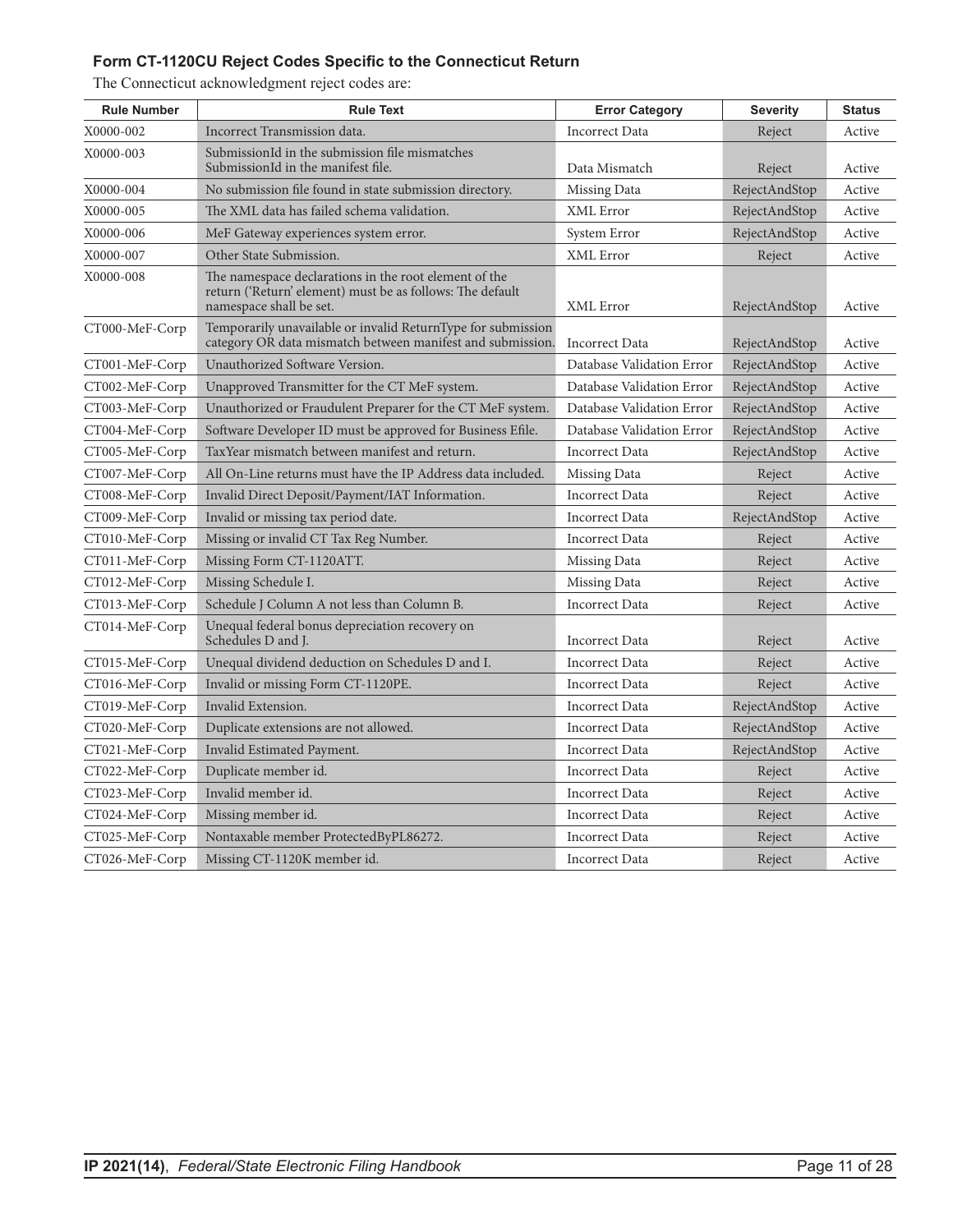#### <span id="page-11-0"></span>**Form CT-1040 Reject Codes Specific to the Connecticut Return**

| <b>Rule Number</b>                | <b>Rule Text</b>                                                                                                                              | <b>Error Category</b>      | <b>Severity</b> | <b>Status</b> |
|-----------------------------------|-----------------------------------------------------------------------------------------------------------------------------------------------|----------------------------|-----------------|---------------|
| X0000-002                         | Incorrect Transmission data.                                                                                                                  | Incorrect Data             | Reject          | Active        |
| X0000-003                         | SubmissionId in the submission file mismatches<br>SubmissionId in the manifest file.                                                          | Data Mismatch              | Reject          | Active        |
| X0000-004                         | No submission file found in state submission directory.                                                                                       | Missing Data               | RejectAndStop   | Active        |
| X0000-005                         | The XML data has failed schema validation.                                                                                                    | XML Error                  | RejectAndStop   | Active        |
| X0000-006                         | MeF Gateway experiences system error.                                                                                                         | System Error               | RejectAndStop   | Active        |
| X0000-007                         | Other State Submission.                                                                                                                       | XML Error                  | Reject          | Active        |
| X0000-008                         | The namespace declarations in the root element of the<br>return ('Return' element) must be as follows: The default<br>namespace shall be set. | XML Error                  | RejectAndStop   | Active        |
| CT000-MeF-Ind                     | Temporarily unavailable or invalid ReturnType for<br>submission category OR data mismatch between manifest<br>and submission.                 | <b>Incorrect Data</b>      | RejectAndStop   | Active        |
| CT001-MeF-Ind                     | Unauthorized Software Version.                                                                                                                | Database Validation Error  | RejectAndStop   | Active        |
| CT002-MeF-Ind                     | Unapproved Transmitter for the CT MeF system.                                                                                                 | Database Validation Error  | RejectAndStop   | Active        |
| CT003-MeF-Ind                     | Unauthorized or Fraudulent Preparer for the CT MeF system.                                                                                    | Database Validation Error  | RejectAndStop   | Active        |
| CT004-MeF-Ind                     | Software Developer ID must be approved for Individual Efile.                                                                                  | Database Validation Error  | RejectAndStop   | Active        |
| CT005-MeF-Ind                     | TaxYear mismatch.                                                                                                                             | <b>Incorrect Data</b>      | RejectAndStop   | Active        |
| CT006-MeF-Ind                     | Return for the tax year has already been accepted.                                                                                            | <b>Duplicate Condition</b> | RejectAndStop   | Active        |
| CT007-MeF-Ind                     | Non-calendar year filings are not allowed.                                                                                                    | <b>Incorrect Data</b>      | RejectAndStop   | Active        |
| CT008-MeF-Ind                     | Non-zero EITCredit requires Schedule CT-EITC.                                                                                                 | Incomplete Data            | Reject          | Active        |
| CT009-MeF-Ind                     | EITCredit mismatch.                                                                                                                           | <b>Incorrect Data</b>      | Reject          | Active        |
| CT010-MeF-Ind                     | Invalid or missing PTE schedule.                                                                                                              | <b>Incorrect Data</b>      | Reject          | Active        |
| CT011-MeF-Ind                     | All On-Line returns must have the IP Address data included.                                                                                   | Missing Data               | Reject          | Active        |
| CT013-MeF-Ind                     | Withholding math error OR too few withholding instances<br>used together with supplemental withholding.                                       | <b>Incorrect Data</b>      | Reject          | Active        |
| CT014-MeF-Ind                     | Invalid CHET deduction or CHET schedule total mismatch.                                                                                       | <b>Incorrect Data</b>      | Reject          | Active        |
| CT015-MeF-Ind                     | Form CT-1040 CRC is not available for Electronic Filing.                                                                                      | Incorrect Data             | RejectAndStop   | Active        |
| CT019-MeF-Ind                     | Invalid Direct Deposit/Payment/IAT Information.                                                                                               | <b>Incorrect Data</b>      | Reject          | Active        |
| CT021-MeF-Ind                     | Amount fields must be of 10 digits or less.                                                                                                   | <b>Incorrect Data</b>      | Reject          | Active        |
| CT022-MeF-Ind                     | Math error detected.                                                                                                                          | Incorrect Data             | Reject          | Active        |
| CT023-MeF-Ind                     | Invalid Estimated Payment.                                                                                                                    | Incorrect Data             | RejectAndStop   | Active        |
| CT024-MeF-Ind                     | Invalid Extension.                                                                                                                            | Incorrect Data             | RejectAndStop   | Active        |
| CT025-MeF-Ind                     | Duplicate extensions are not allowed.                                                                                                         | Incorrect Data             | RejectAndStop   | Active        |
| $\rm CT026\text{-}MeF\text{-}Ind$ | Invalid CHET schedule.                                                                                                                        | Missing Data               | Reject          | Active        |
| CT027-MeF-Ind                     | Invalid property tax credit or missing schedule.                                                                                              | Incorrect Data             | Reject          | Active        |
| CT028-MeF-Ind                     | Maximum number of amended returns for the tax year have<br>already been accepted.                                                             | <b>Duplicate Condition</b> | RejectAndStop   | Active        |
| CT029-MeF-Ind                     | Invalid or missing schedule.                                                                                                                  | <b>Incorrect Data</b>      | Reject          | Active        |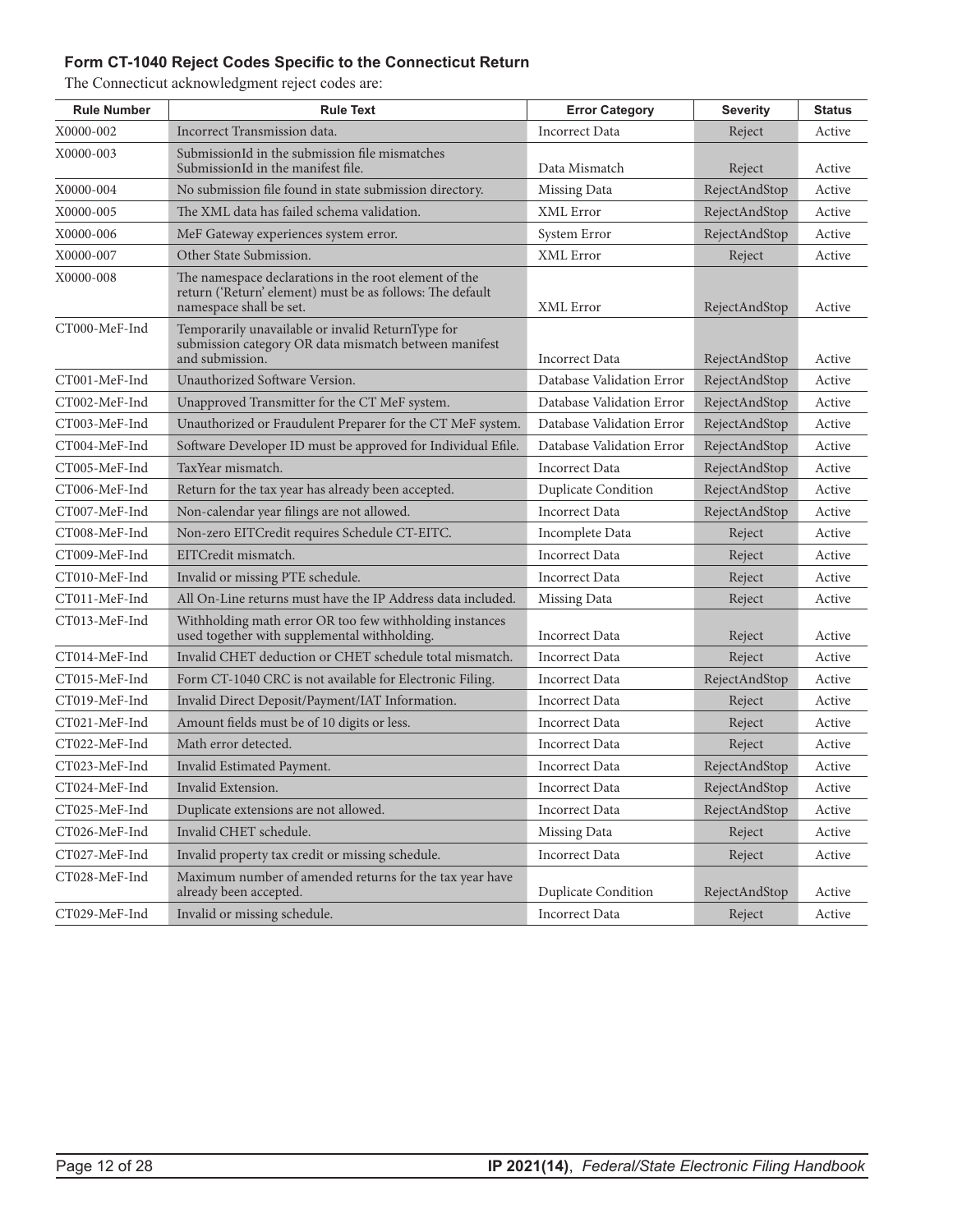#### <span id="page-12-0"></span>**Form CT-1065/CT-1120SI Reject Codes Specific to the Connecticut Return**

| <b>Rule Number</b> | <b>Rule Text</b>                                                                                                                              | <b>Error Category</b>     | <b>Severity</b> | <b>Status</b> |
|--------------------|-----------------------------------------------------------------------------------------------------------------------------------------------|---------------------------|-----------------|---------------|
| X0000-002          | Incorrect Transmission data.                                                                                                                  | <b>Incorrect Data</b>     | Reject          | Active        |
| X0000-003          | SubmissionId in the submission file mismatches                                                                                                |                           |                 |               |
|                    | SubmissionId in the manifest file.                                                                                                            | Data Mismatch             | Reject          | Active        |
| X0000-004          | No submission file found in state submission directory.                                                                                       | Missing Data              | RejectAndStop   | Active        |
| X0000-005          | The XML data has failed schema validation.                                                                                                    | <b>XML</b> Error          | RejectAndStop   | Active        |
| X0000-006          | MeF Gateway experiences system error.                                                                                                         | System Error              | RejectAndStop   | Active        |
| X0000-007          | Other State Submission.                                                                                                                       | XML Error                 | Reject          | Active        |
| X0000-008          | The namespace declarations in the root element of the<br>return ('Return' element) must be as follows: The default<br>namespace shall be set. | XML Error                 | RejectAndStop   | Active        |
| CT000-MeF-Part     | Temporarily unavailable or invalid ReturnType for<br>submission category OR data mismatch between manifest<br>and submission.                 | <b>Incorrect Data</b>     | RejectAndStop   | Active        |
| CT001-MeF-Part     | Unauthorized Software Version.                                                                                                                | Database Validation Error | RejectAndStop   | Active        |
| CT002-MeF-Part     | Unapproved Transmitter for the CT MeF system.                                                                                                 | Database Validation Error | RejectAndStop   | Active        |
| CT003-MeF-Part     | Unauthorized or Fraudulent Preparer for the CT MeF system.                                                                                    | Database Validation Error | RejectAndStop   | Active        |
| CT004-MeF-Part     | Software Developer ID must be approved for Business Efile.                                                                                    | Database Validation Error | RejectAndStop   | Active        |
| CT005-MeF-Part     | TaxYear mismatch between manifest and return.                                                                                                 | <b>Incorrect Data</b>     | RejectAndStop   | Active        |
| CT007-MeF-Part     | All On-Line returns must have the IP Address data included.                                                                                   | Missing Data              | Reject          | Active        |
| CT008-MeF-Part     | Invalid Direct Deposit/Payment/IAT Information                                                                                                | <b>Incorrect Data</b>     | Reject          | Active        |
| CT009-MeF-Part     | Invalid or missing tax period date.                                                                                                           | <b>Incorrect Data</b>     | RejectAndStop   | Active        |
| CT010-MeF-Part     | "If PE type is not S Corporation, must have at least 2 partners".                                                                             | <b>Incorrect Data</b>     | RejectAndStop   | Active        |
| CT011-MeF-Part     | Optional Numeric Only CT Tax Reg Number is invalid (must<br>be 10 to 13 digits).                                                              | <b>Incorrect Data</b>     | Reject          | Active        |
| CT012-MeF-Part     | "For any entry in Part 3, Name, Address, FEIN or SSN,<br>Member Number, and Member Type must be populated".                                   | <b>Incorrect Data</b>     | Reject          | Active        |
| CT013-MeF-Part     | All member ids used on the return must have an entry in Part 3.                                                                               | <b>Incorrect Data</b>     | Reject          | Active        |
| CT014-MeF-Part     | Duplicate member id.                                                                                                                          | <b>Incorrect Data</b>     | RejectAndStop   | Active        |
| CT015-MeF-Part     | Invalid Extension.                                                                                                                            | <b>Incorrect Data</b>     | RejectAndStop   | Active        |
| CT016-MeF-Part     | Duplicate extensions are not allowed.                                                                                                         | <b>Incorrect Data</b>     | RejectAndStop   | Active        |
| CT017-MeF-Part     | Invalid Estimated Payment.                                                                                                                    | <b>Incorrect Data</b>     | RejectAndStop   | Active        |
| CT018-MeF-Part     | Invalid or missing CT-AB.                                                                                                                     | <b>Incorrect Data</b>     | Reject          | Active        |
| CT019-MeF-Part     | Invalid or missing CT-CE.                                                                                                                     | <b>Incorrect Data</b>     | Reject          | Active        |
| CT020-MeF-Part     | Invalid or missing CT-NR.                                                                                                                     | <b>Incorrect Data</b>     | Reject          | Active        |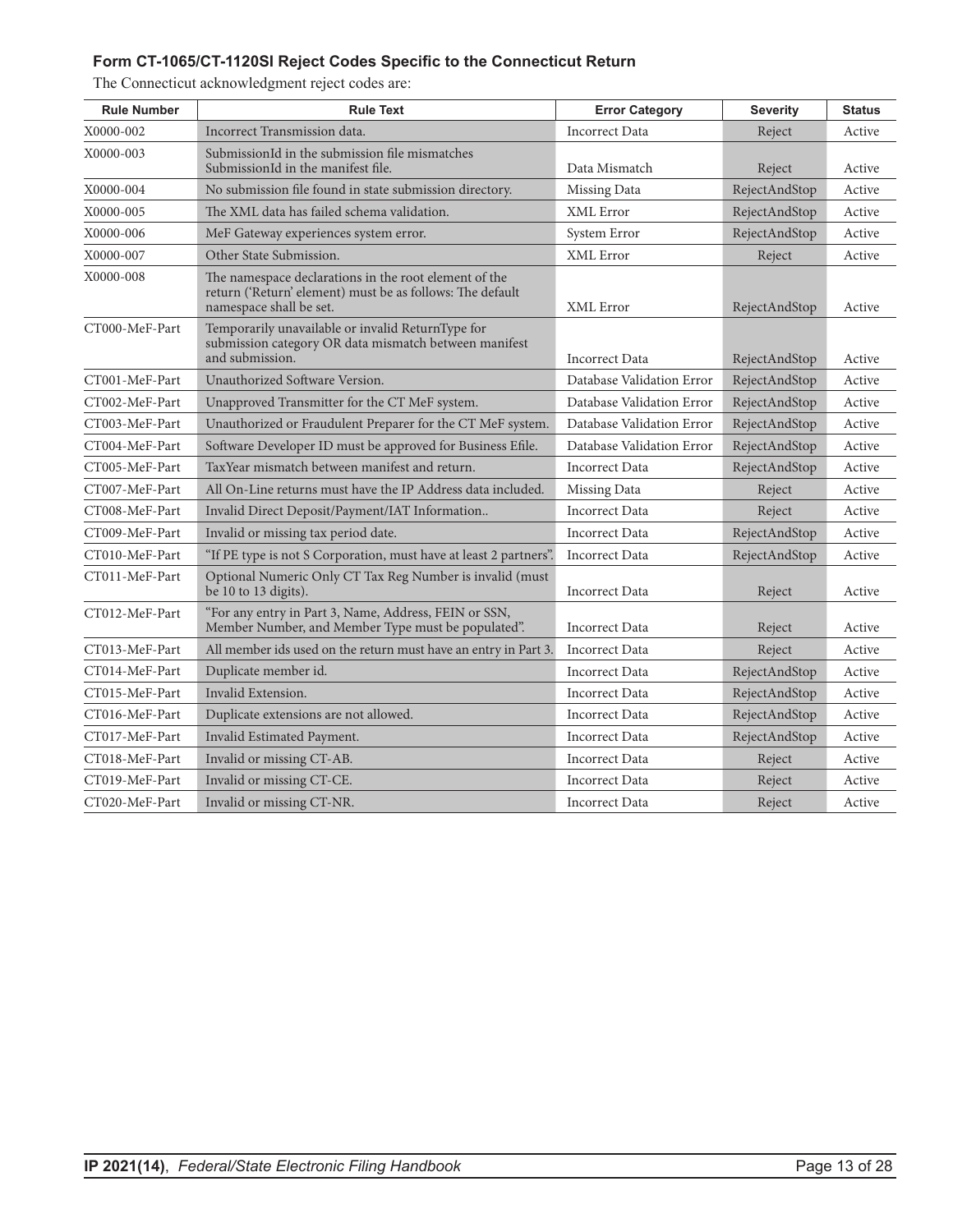#### <span id="page-13-0"></span>**Form CT-1120 Reject Codes Specific to the Connecticut Return**

| <b>Rule Number</b> | <b>Rule Text</b>                                                                                                                              | <b>Error Category</b>     | <b>Severity</b> | <b>Status</b> |
|--------------------|-----------------------------------------------------------------------------------------------------------------------------------------------|---------------------------|-----------------|---------------|
| X0000-002          | Incorrect Transmission data.                                                                                                                  | <b>Incorrect Data</b>     | Reject          | Active        |
| X0000-003          | SubmissionId in the submission file mismatches<br>SubmissionId in the manifest file.                                                          | Data Mismatch             | Reject          | Active        |
| X0000-004          | No submission file found in state submission directory.                                                                                       | Missing Data              | RejectAndStop   | Active        |
| X0000-005          | The XML data has failed schema validation.                                                                                                    | XML Error                 | RejectAndStop   | Active        |
| X0000-006          | MeF Gateway experiences system error.                                                                                                         | System Error              | RejectAndStop   | Active        |
| X0000-007          | Other State Submission.                                                                                                                       | XML Error                 | Reject          | Active        |
| X0000-008          | The namespace declarations in the root element of the<br>return ('Return' element) must be as follows: The default<br>namespace shall be set. | <b>XML</b> Error          | RejectAndStop   | Active        |
| CT000-MeF-Corp     | Temporarily unavailable or invalid ReturnType for<br>submission category OR data mismatch between manifest<br>and submission.                 | <b>Incorrect Data</b>     | RejectAndStop   | Active        |
| CT001-MeF-Corp     | Unauthorized Software Version.                                                                                                                | Database Validation Error | RejectAndStop   | Active        |
| CT002-MeF-Corp     | Unapproved Transmitter for the CT MeF system.                                                                                                 | Database Validation Error | RejectAndStop   | Active        |
| CT003-MeF-Corp     | Unauthorized or Fraudulent Preparer for the CT MeF system.                                                                                    | Database Validation Error | RejectAndStop   | Active        |
| CT004-MeF-Corp     | Software Developer ID must be approved for Business Efile.                                                                                    | Database Validation Error | RejectAndStop   | Active        |
| CT005-MeF-Corp     | TaxYear mismatch between manifest and return.                                                                                                 | <b>Incorrect Data</b>     | RejectAndStop   | Active        |
| CT007-MeF-Corp     | All On-Line returns must have the IP Address data included.                                                                                   | Missing Data              | Reject          | Active        |
| CT008-MeF-Corp     | Invalid Direct Deposit/Payment/IAT Information.                                                                                               | <b>Incorrect Data</b>     | Reject          | Active        |
| CT009-MeF-Corp     | Invalid or missing tax period date.                                                                                                           | <b>Incorrect Data</b>     | RejectAndStop   | Active        |
| CT010-MeF-Corp     | Numeric Only CT Tax Reg Number is missing or invalid<br>(must be 10 to 13 digits).                                                            | <b>Incorrect Data</b>     | Reject          | Active        |
| CT011-MeF-Corp     | Missing Form CT-1120 ATT.                                                                                                                     | Missing Data              | Reject          | Active        |
| CT012-MeF-Corp     | Missing Schedule I.                                                                                                                           | Missing Data              | Reject          | Active        |
| CT013-MeF-Corp     | Schedule J Column A not less than Column B.                                                                                                   | <b>Incorrect Data</b>     | Reject          | Active        |
| CT014-MeF-Corp     | Unequal federal bonus depreciation recovery on<br>Schedules D and J.                                                                          | <b>Incorrect Data</b>     | Reject          | Active        |
| CT015-MeF-Corp     | Unequal dividend deduction on Schedules D and I.                                                                                              | <b>Incorrect Data</b>     | Reject          | Active        |
| CT016-MeF-Corp     | Invalid or missing Form CT-1120PE.                                                                                                            | <b>Incorrect Data</b>     | Reject          | Active        |
| CT019-MeF-Corp     | Invalid Extension.                                                                                                                            | <b>Incorrect Data</b>     | RejectAndStop   | Active        |
| CT020-MeF-Corp     | Duplicate extensions are not allowed.                                                                                                         | <b>Incorrect Data</b>     | RejectAndStop   | Active        |
| CT021-MeF-Corp     | Invalid Estimated Payment.                                                                                                                    | <b>Incorrect Data</b>     | RejectAndStop   | Active        |
| CT022-MeF-Corp     | Duplicate member id.                                                                                                                          | <b>Incorrect Data</b>     | Reject          | Active        |
| CT023-MeF-Corp     | Invalid member id.                                                                                                                            | Incorrect Data            | Reject          | Active        |
| CT024-MeF-Corp     | Missing member id.                                                                                                                            | <b>Incorrect Data</b>     | Reject          | Active        |
| CT025-MeF-Corp     | Nontaxable member ProtectedByPL86272.                                                                                                         | <b>Incorrect Data</b>     | Reject          | Active        |
| CT026-MeF-Corp     | Missing CT-1120K member id.                                                                                                                   | Incorrect Data            | Reject          | Active        |
| CT011-MeF-Part     | Optional Numeric Only CT Tax Reg Number is invalid (must<br>be 10 to 13 digits).                                                              | Incorrect Data            | Reject          | Active        |
| CT012-MeF-Part     | "For any entry in Part 3, Name, Address, FEIN or SSN,<br>Member Number, and Member Type must be populated".                                   | <b>Incorrect Data</b>     | Reject          | Active        |
| CT013-MeF-Part     | All member ids used on the return must have an entry in Part 3.                                                                               | <b>Incorrect Data</b>     | Reject          | Active        |
| CT014-MeF-Part     | Duplicate member id.                                                                                                                          | Incorrect Data            | RejectAndStop   | Active        |
| CT018-MeF-Part     | Invalid or missing CT-AB.                                                                                                                     | <b>Incorrect Data</b>     | Reject          | Active        |
| CT019-MeF-Part     | Invalid or missing CT-CE.                                                                                                                     | <b>Incorrect Data</b>     | Reject          | Active        |
| CT020-MeF-Part     | Invalid or missing CT-NR.                                                                                                                     | Incorrect Data            | Reject          | Active        |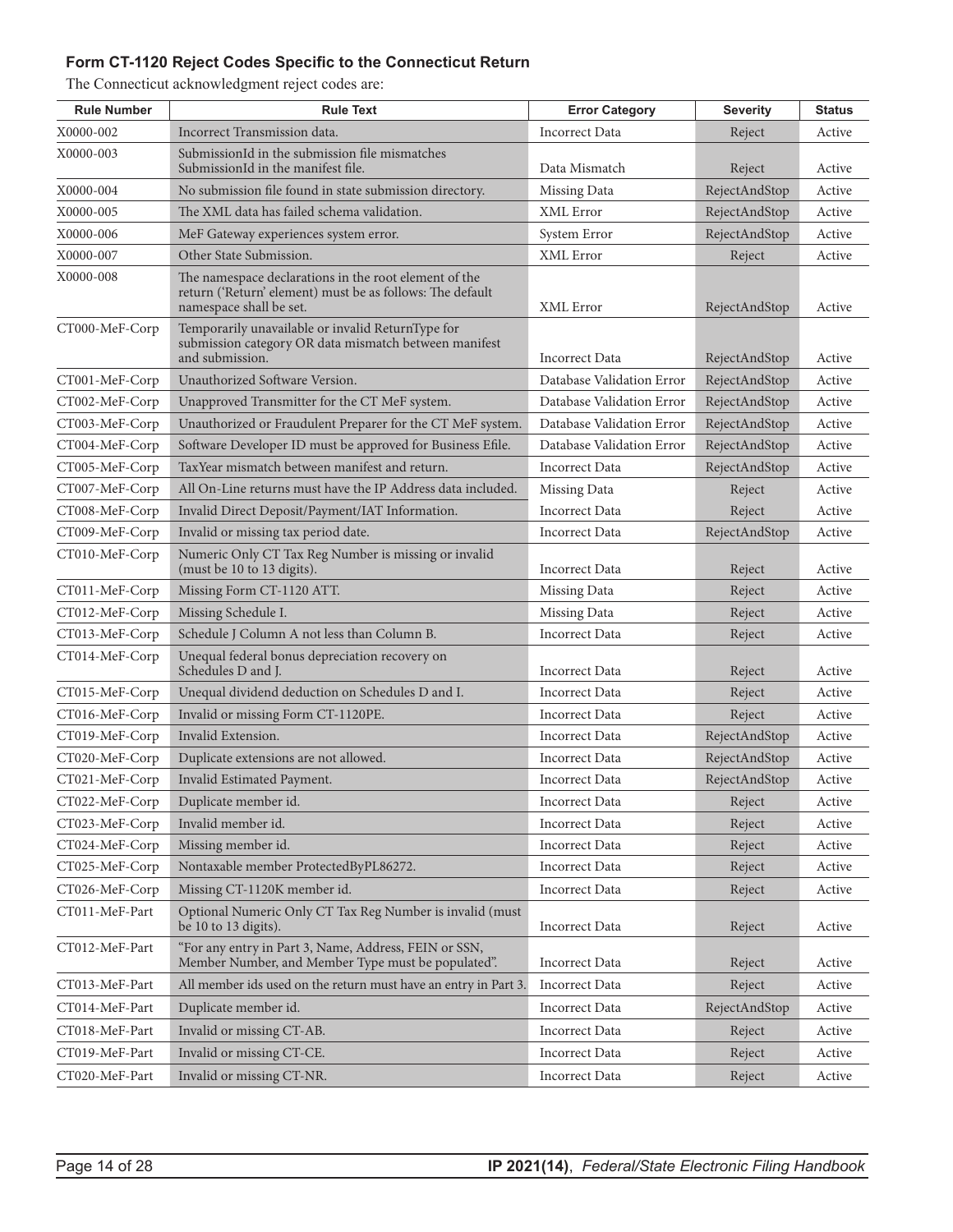#### <span id="page-14-0"></span>**Form CT-1041 Reject Codes Specific to the Connecticut Return**

| <b>Rule Number</b> | <b>Rule Text</b>                                                                                                                              | <b>Error Category</b>     | <b>Severity</b> | <b>Status</b> |
|--------------------|-----------------------------------------------------------------------------------------------------------------------------------------------|---------------------------|-----------------|---------------|
| X0000-002          | Incorrect Transmission data.                                                                                                                  | <b>Incorrect Data</b>     | Reject          | Active        |
| X0000-003          | SubmissionId in the submission file mismatches<br>SubmissionId in the manifest file.                                                          | Data Mismatch             | Reject          | Active        |
| X0000-004          | No submission file found in state submission directory.                                                                                       | Missing Data              | RejectAndStop   | Active        |
| X0000-005          | The XML data has failed schema validation.                                                                                                    | XML Error                 | RejectAndStop   | Active        |
| X0000-006          | MeF Gateway experiences system error.                                                                                                         | System Error              | RejectAndStop   | Active        |
| X0000-007          | Other State Submission.                                                                                                                       | XML Error                 | Reject          | Active        |
| X0000-008          | The namespace declarations in the root element of the<br>return ('Return' element) must be as follows: The default<br>namespace shall be set. | <b>XML</b> Error          | RejectAndStop   | Active        |
| CT000-MeF-Estrst   | Temporarily unavailable or invalid ReturnType for<br>submission category OR data mismatch between manifest<br>and submission.                 | <b>Incorrect Data</b>     | RejectAndStop   | Active        |
| CT001-MeF-Estrst   | Unauthorized Software Version.                                                                                                                | Database Validation Error | RejectAndStop   | Active        |
| CT002-MeF-Estrst   | Unapproved Transmitter for the CT MeF system.                                                                                                 | Database Validation Error | RejectAndStop   | Active        |
| CT003-MeF-Estrst   | Unauthorized or Fraudulent Preparer for the CT MeF system.                                                                                    | Database Validation Error | RejectAndStop   | Active        |
| CT004-MeF-Estrst   | Software Developer ID must be approved for Estate<br>Trust Efile.                                                                             | Database Validation Error | RejectAndStop   | Active        |
| CT005-MeF-Estrst   | TaxYear mismatch between manifest and return.                                                                                                 | <b>Incorrect Data</b>     | RejectAndStop   | Active        |
| CT006-MeF-Estrst   | Question A is Required for Grantor Trust or<br>Inter vivos Trust.                                                                             | Missing Data              | Reject          | Active        |
| CT007-MeF-Estrst   | All On-Line returns must have the IP Address data included.                                                                                   | Missing Data              | Reject          | Active        |
| CT008-MeF-Estrst   | Invalid Direct Deposit/Payment/IAT Information.                                                                                               | <b>Incorrect Data</b>     | Reject          | Active        |
| CT009-MeF-Estrst   | Invalid Estimated Payment.                                                                                                                    | <b>Incorrect Data</b>     | RejectAndStop   | Active        |
| CT010-MeF-Estrst   | Invalid Extension.                                                                                                                            | <b>Incorrect Data</b>     | RejectAndStop   | Active        |
| CT011-MeF-Estrst   | Duplicate extensions are not allowed.                                                                                                         | <b>Incorrect Data</b>     | RejectAndStop   | Active        |
| CT012-MeF-Estrst   | Invalid filing for QuickFile status.                                                                                                          | <b>Incorrect Data</b>     | RejectAndStop   | Active        |
| CT013-MeF-Estrst   | Duplicate or invalid beneficiary.                                                                                                             | <b>Incorrect Data</b>     | Reject          | Active        |
| CT014-MeF-Estrst   | Invalid or missing tax period date.                                                                                                           | <b>Incorrect Data</b>     | RejectAndStop   | Active        |
| CT015-MeF-Estrst   | Invalid or missing EIN.                                                                                                                       | <b>Incorrect Data</b>     | RejectAndStop   | Active        |
| CT016-MeF-Estrst   | Withholding math error OR too few withholding instances.                                                                                      | <b>Incorrect Data</b>     | Reject          | Active        |
| CT017-MeF-Estrst   | Invalid or missing Schedule CT-PE.                                                                                                            | Incorrect Data            | Reject          | Active        |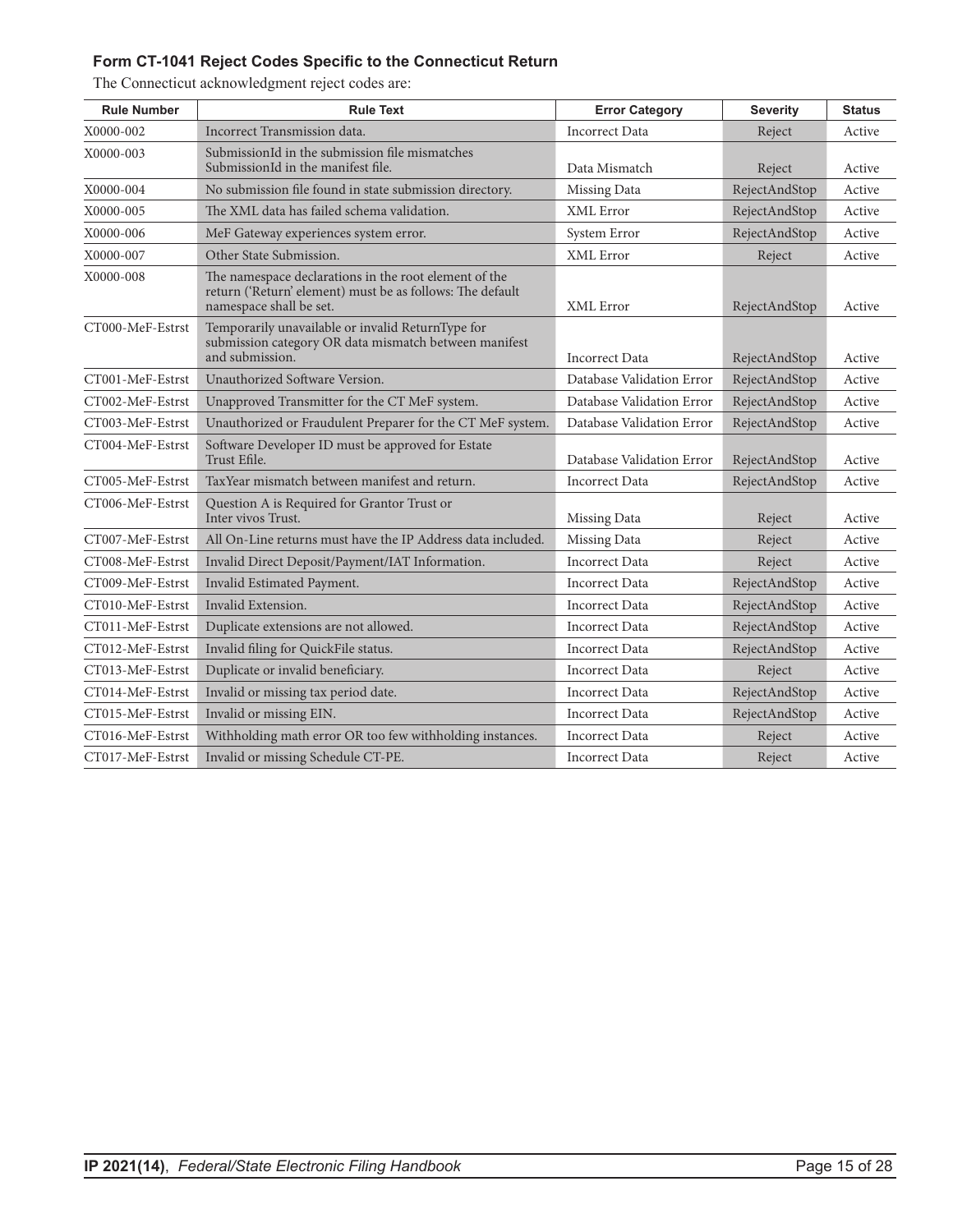# **VI. Error Resolution**

<span id="page-15-0"></span>Errors may be identified on Connecticut returns when they enter the tax return processing cycle at DRS. These errors will be handled through the DRS error resolution process. Some errors that might be identified are duplicate returns, duplicate Social Security Numbers, computation errors, or debt offsets on refunds. Should errors occur on the Connecticut return, DRS will communicate directly with the preparer in most cases. Transmitters are not given information about the tax return other than acknowledgment of receipt by DRS through the acknowledgment system.

#### **Handling Problems**

DRS operates a Help Desk for electronic transmitters and preparers who experience problems. For help with problems related to electronically filed Connecticut returns, call **860‑297‑4973** and ask for the MeF Help Desk.

The MeF Help Desk number is **not** for taxpayers. EROs should not give taxpayers the telephone number for the MeF Help Desk. This telephone line is reserved for businesses accepted into the electronic filing program. For general tax inquiries or to check the status of a refund, taxpayers may call **800‑382‑9463**  (Connecticut calls outside the Greater Hartford area) or **860‑297‑5962** (from anywhere). Taxpayers may also visit the DRS website at **[portal.ct.gov/DRS](https://portal.ct.gov/DRS)**.

# **VII. Refund Returns**

Taxpayers may choose to have all or part of their overpayment:

- 1. Applied to their estimated tax for the next tax year;
- 2. Donated to funds designated on the return;
- 3. Deposited in a specific Connecticut Higher Education Trust (CHET) 529 College Savings Plan; **or**
- 4. Refunded.

#### **Refund Options**

There are two refund options available: direct deposit or paper check.

DRS recommends that taxpayers use direct deposit. The fastest way for taxpayers to get a refund is to file their return electronically and elect direct deposit. Generally, if a taxpayer does not elect direct deposit, DRS will issue their refund by paper check.

Direct deposit is not an option for first-time filers. DRS reserves the right to send a paper check on any requested refund.

DRS is not responsible when a financial institution refuses a direct deposit. If a refund cannot be directly deposited into an account, DRS generally issues a paper check. If the taxpayer does not choose the direct deposit option, the paper check is mailed to the taxpayer.

#### **Fraudulent Returns**

Any returns suspected to be fraudulent should be reported to DRS Special Investigations Section at **855‑842‑1441**.

#### **Foreign Bank Accounts**

When the taxpayer requests the direct deposit of a refund, federal banking rules require DRS to inquire whether a direct deposit is going into a foreign bank account. DRS will not deposit a refund into a foreign bank account. Instead DRS will issue a paper check.

#### **Refund Anticipation Loans**

If an ERO offers refund anticipation loans, they should be aware that many Connecticut refunds are offset to satisfy obligations owed to the State of Connecticut or another qualifying entity such as the IRS.

Additionally, EROs offering refund anticipation loans may be required to obtain a facilitator permit. Review **Special Notice 2017(8)**, *New Requirements for Income Tax Preparers and Facilitators of Refund Anticipation Loans or Checks*, and **Special Notice 2019(4)**, *Permit Requirements for Tax Preparers and Facilitators*, for the facilitator permit requirements.

#### **Refund Delays**

If a taxpayer owes money to DRS or another agency, the amount owed may be deducted from the refund. This debt delays the processing of the refund because all claims against the refund must be resolved before a refund check can be processed. This policy also applies to a paper return.

A delay in receiving a federal refund will not impact the time to receive a Connecticut refund.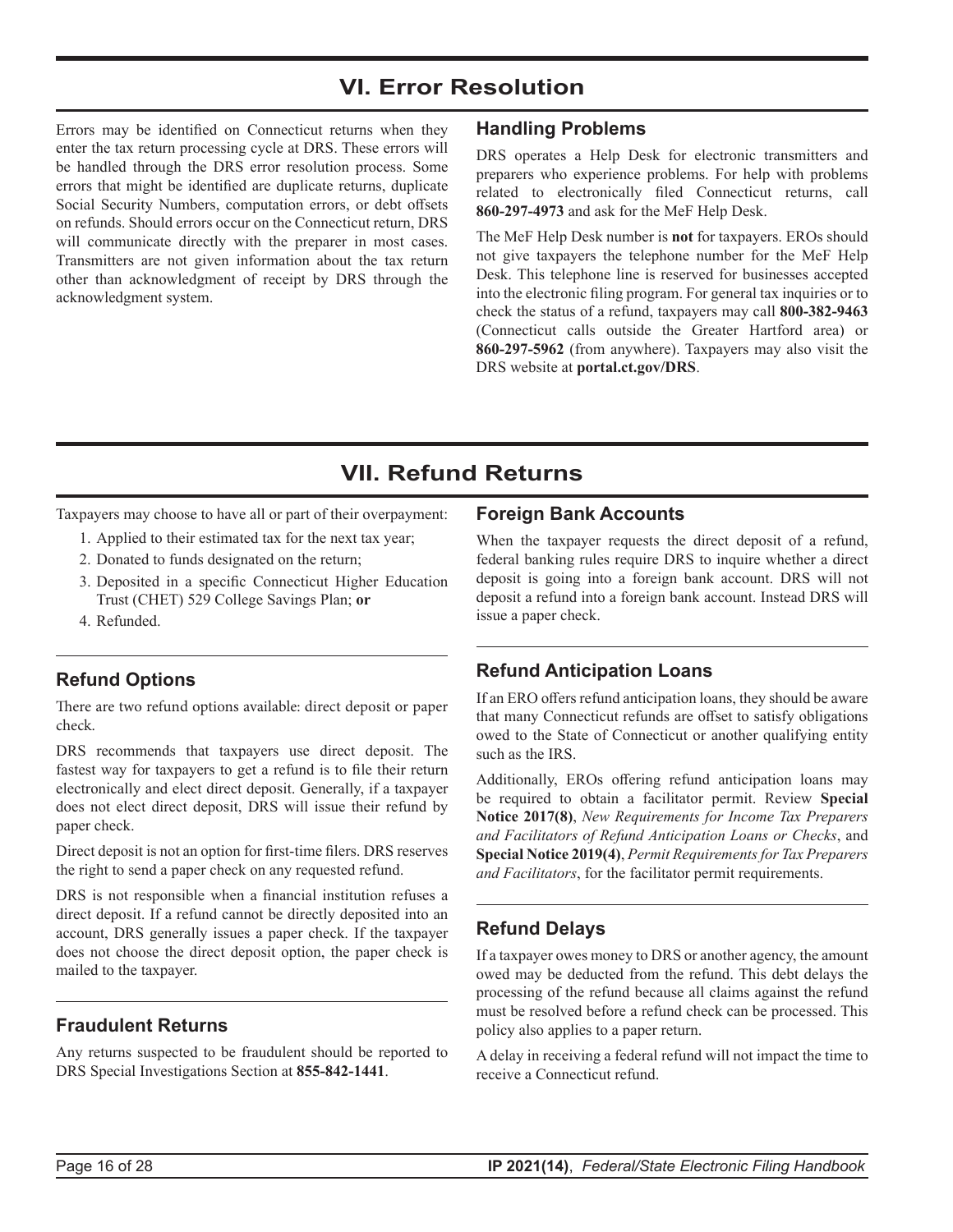# **VIII. Balance Due Returns**

<span id="page-16-0"></span>DRS accepts balance due or zero liability returns. Preparers must inform their clients of the procedures for payment of Connecticut balance due returns as outlined below. Preparers must also inform their clients that full payment must be made on or before the due date, to avoid penalty and interest.

If a preparer is filing a return for which an extension of time to file has been granted by DRS, the preparer is under an obligation to inform his or her clients that the return will be electronically filed and that any additional Connecticut income tax due must be remitted to DRS using one of the balance due payment options at the time the return is filed.

To comply with federal banking rules, taxpayers who elect to pay electronically will be asked if the funds are originating from an account outside of the United States. If the funds for payment will come from a banking institution outside of the United States, the payment must be made by paper check. Returns with electronic payments originating outside of the United States will be rejected.

If the balance due is paid by check, to avoid a penalty for late payment, the payment must be postmarked on whichever is earlier, the date of acceptance of the electronic return or the extended due date.

#### **Making Payments for Balance Due Returns**

Taxpayers who owe additional Connecticut income tax may pay the balance due either at the time of electronic filing or at a later date. Payment is due on or before the original due date of the return, to avoid penalty and interest. Taxpayers have the following balance due payment options.

#### **Payment Options**

#### **1. Direct Payment**

Connecticut supports direct payment as a payment option for balance due returns. If a taxpayer elects direct payment, the preparer must provide information used to debit the taxpayer's financial institution for the total amount due on the date selected. This information includes the routing transit number, bank account number, type of account, and requested payment date. If the funds for payment will come from a banking institution outside of the United States, the payment must be made by paper check. Returns with electronic payments originating outside of the U.S. will be rejected.

- The requested payment date is the date a taxpayer wants the payment withdrawn from their account. For a timely-filed return, this date can be any time between the date the return is filed and the original due date of the return. See *II. Modernized e‑file (MeF) Basics*, on Page 5.
- A payment made on the due date is timely even though it may take DRS up to three days to complete the debit **provided** the return is filed on or before the original due date. Penalty and interest are assessed for late payments.
- The direct payment amount must equal the total balance due.

A withdrawal payment record, **Form CT‑1040 EFW**, *Connecticut Electronic Withdrawal Payment Record*, will be generated by the MeF software. This form is provided to taxpayers for their records when electronic payment is requested for the tax year indicated. Form CT-1040 EFW should not be mailed to DRS.

EROs should caution taxpayers to determine before they file if the funds for payment will come from a banking institution outside of the United States and if their financial institution supports direct debit requests from the designated account. Payments cannot be authorized for this purpose from some credit union share accounts.

#### **2. Pay Electronically**

Taxpayers can also use the **Taxpayer Service Center** *(TSC)* to make a payment for current year taxes, estimated payments, or payments on past due income taxes. If a taxpayer elects to use this option, a preparer must provide the same information to debit the financial institution as listed in the direct payment option. Payment can be scheduled any time prior to the due date. Penalty and interest are assessed for late payments.

Visit **[portal.ct.gov/TSC](https://portal.ct.gov/TSC)** to make a payment. After logging into the *TSC*, select the *Make Payment Only* option and choose a tax type from the drop down box. Using this option authorizes DRS to electronically withdraw from the taxpayer's bank account (checking or savings) a payment on a date the taxpayer selects up to the due date. As a reminder, even if an electronic payment is made, the return must still be filed by the due date. Tax not paid on or before the due date will be subject to penalty and interest.

#### **3. Pay by Credit Card or Debit Card**

The taxpayer may elect to pay their tax liability using a credit card (American Express®, Discover®, Master Card®, or Visa®) or comparable debit card. A convenience fee will be charged by the service provider. You will be informed of the amount of the fee and may elect to cancel the transaction. At the end of the transaction, you will be given a confirmation number for your records.

To pay by credit card or comparable debit card visit **[www.acipayonline.com](https://www.acipayonline.com)** and select *State Payments*.

The payment will be effective on the date the taxpayer makes the charge.

#### **4. Pay by Mail**

Preparers must provide **Form CT‑1040V**, *Connecticut Electronic Filing Payment Voucher*, to taxpayers filing balance due returns using the MeF program.

Form CT-1040V has a scan line which will facilitate payment processing.

Enter on Form CT-1040V, the total amount enclosed.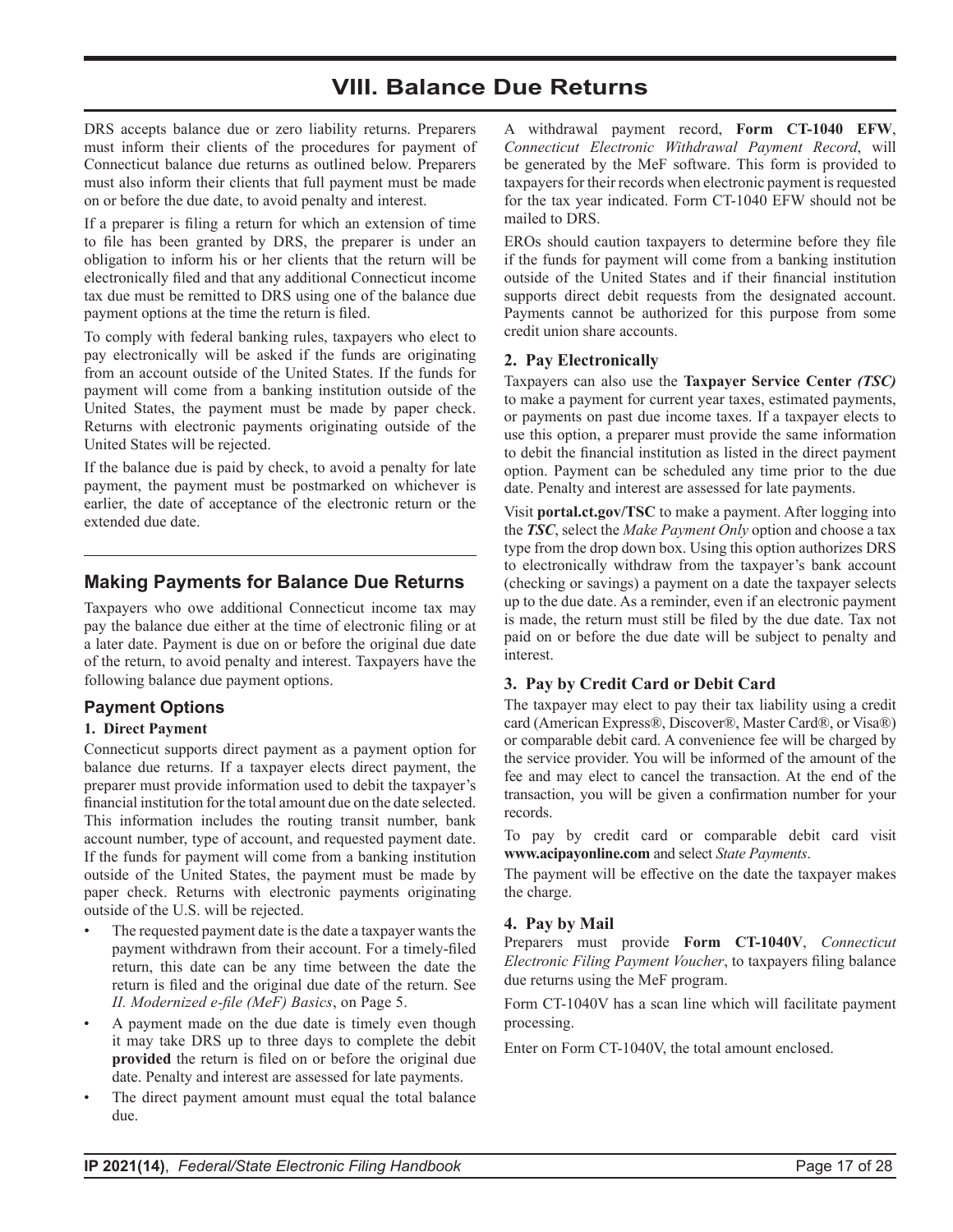<span id="page-17-0"></span>For proper credit, Form CT-1040V must be enclosed with the taxpayer's check. DRS does not accept cash. Taxpayers should be advised to:

- Make the check payable to **Commissioner of Revenue Services**;
- Write **"2021 Form CT‑1040V"** on the front of the check to ensure payment is applied to their account; **and**
- Sign the check.

DRS may submit their checks to the bank electronically.

Advise taxpayers that Form CT-1040V should not to be used to make an estimated tax payment. Also, advise taxpayers not to mail paper copies of their Form CT-1040 or Form CT-1040NR/PY with their payment. This will cause DRS to record a duplicate return and may result in the taxpayer being billed.

If the due date falls on a Saturday, Sunday, or legal holiday, the payment will be considered timely if paid by the next business day.

### **IX. Responsibilities of EROs and Transmitters**

EROs and transmitters must maintain a high degree of integrity, compliance, and accuracy to continue participation in the MeF program. They must also abide by the following requirements.

#### **Compliance**

All EROs and transmitters (or MeF program participants) must comply with the requirements and specifications published in IRS Publication 1345; Connecticut Informational Publication 2021(14); and the Connecticut MeF record layout specifications for individual income tax returns. Failure to comply with all requirements and specifications for the electronic portion and the non-electronic portion of the return will result in being suspended from the program.

The following are reasons for suspension from the program:

- Use of unapproved software;
- Rejection of transmitted returns;
- Disclosure of facts or conduct of a disreputable nature that reflect adversely on the program; **or**
- Purposeful submission of fraudulent returns.

DRS makes every attempt to assist participants in resolving problems. However, repeat offenders will be suspended from the program.

#### **Timeliness of Filing**

Transmitters must ensure electronic returns are filed in a timely manner. The receipt date of the electronic transmission by the IRS is the filing date for a Connecticut return if the federal return is acknowledged as accepted by the IRS.

Further, transmitters should confirm acknowledgment of the Connecticut return by DRS before considering the Connecticut return received.

#### **Deadline for Filing**

DRS will accept electronically filed Connecticut returns submitted for transmission to the IRS Service Center on or before the IRS' annual shutdown date. Any Connecticut returns submitted after the IRS' annual shutdown date, must be filed as paper returns or on the *TSC*.

**Form CT‑1040 EXT**, *Application for Extension of Time to File Connecticut Income Tax Return for Individuals*, only extends the time to file a return; it does not extend the time to pay. Penalty and interest will be assessed on any tax not paid by the original due date.

#### **Responsibility to Clients**

Preparers are entrusted with the task of filing their client's tax return and assume the responsibility of ensuring the return arrives at DRS. In the event the electronic return fails to arrive at its destination, preparers **must** file a paper return for their clients.

EROs must provide taxpayers with signed copies of their 2021 Form CT-1040, Form CT-1040NR/PY, or CT-1040X and all supporting documents. The preparer should advise the taxpayer to:

- Keep copies of all materials;
- File amended returns using the *TSC* at **[portal.ct.gov/TSC](https://portal.ct.gov/TSC)** or the paper **Form CT‑1040X**, *Amended Connecticut Income Tax Return for Individuals*, if it is necessary to amend the return (2021 Form CT-1040X can be filed electronically. Check with your software provider for availability.); **and**
- Use the IRS self-select PIN or IRS Practitioner PIN programs. If the IRS approves the PIN, DRS accepts the PIN as the electronic signature for the Connecticut tax return. EROs must keep all documents as outlined in *Documents Retained by ERO*, on Page 9.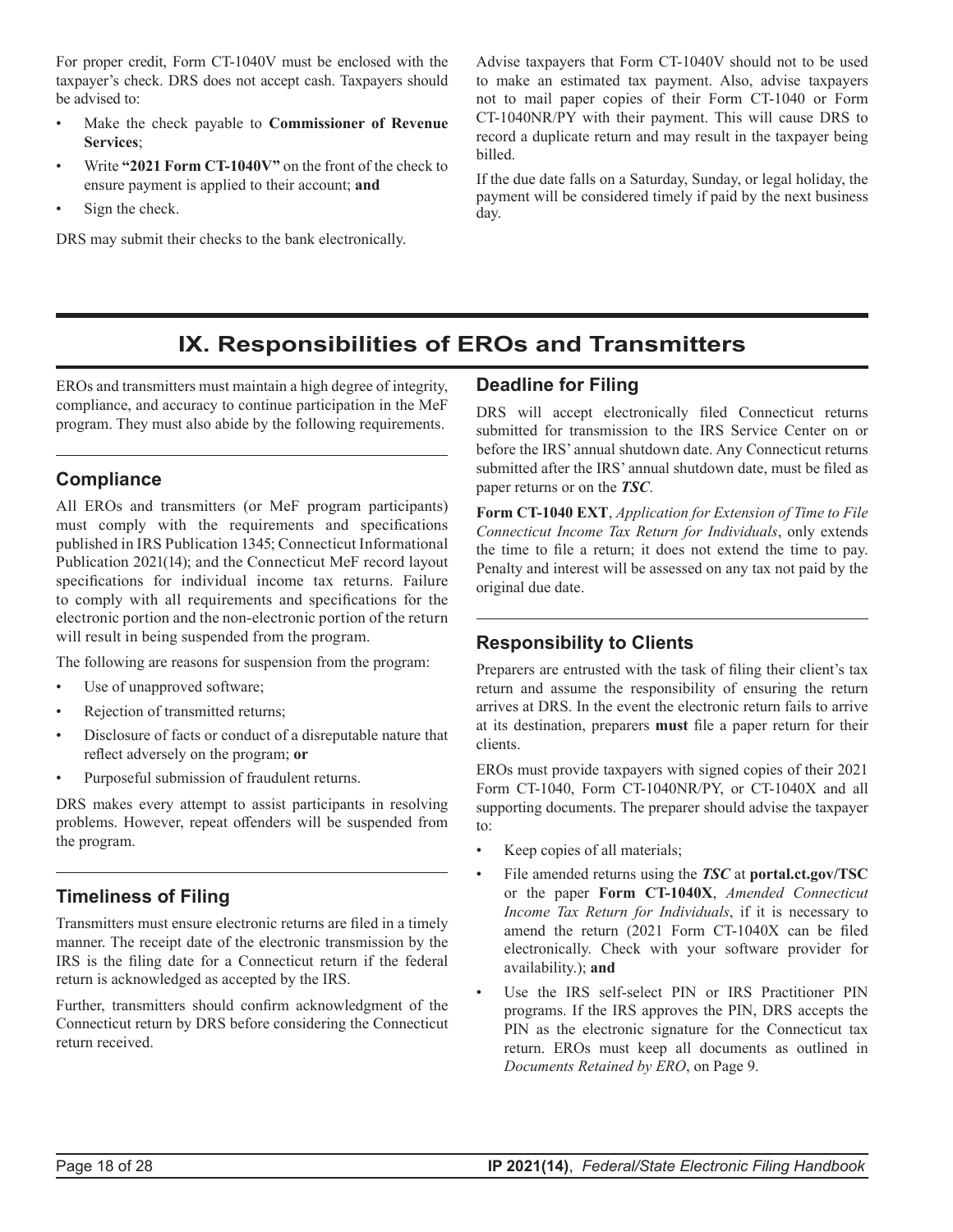<span id="page-18-0"></span>If a return shows a balance due, the ERO must inform the taxpayer of their payment options and provide them with a computer generated Form CT-1040V. See *Making Payments for Balance Due Returns*, on Page 17.

Upon the request of the taxpayer, the ERO must provide the taxpayer with the Declaration Control Number (DCN) and the date the electronic portion of the tax return was acknowledged as accepted by the IRS and DRS.

If you are a paid tax preparer preparing any Connecticut personal income tax returns, you are required to sign the returns and include your Preparer Tax Identification Number (PTIN) issued by the Internal Revenue Service. You are no longer allowed to use your Social Security Number. You **must** use your PTIN.

If your PTIN is not used, a civil penalty of \$500 may be imposed. See **Special Notice 2017(8)**, *New Requirements for Income Tax Preparers and Facilitators of Refund Anticipation Loans or Checks.*

#### **Changes to the Return**

If the ERO or taxpayer wishes to make any changes after the return has been accepted and acknowledged, the taxpayer must file Form CT-1040X to amend the return. Amended returns can be filed through MeF, check with your software provider for availability. Amended returns may also be filed using the *TSC* or by using the paper document filing process.

#### **Advertising Guidelines**

Advertisements including but not limited to newspaper, radio, or television should not imply any special relationship with DRS. The use of improper advertising is grounds for suspension from the program. Acceptance into the MeF program by DRS does not imply endorsement by DRS towards the quality of the services provided by the electronic filer.

# **X. Reminders**

- Most Connecticut residents, nonresidents, and part-year residents can file through the MeF program.
- The address on the Connecticut MeF return must be the correct mailing address for the taxpayer.
- Any PE Tax Credit reported to the member on **Schedule CT K‑1**, *Member's Share of Certain Connecticut Items*, Part 3, Line 1, must be included on the member's Connecticut tax return as well as **Schedule CT‑PE**, *Pass‑Through Entity Tax Credit*.
- Any PE Tax Credit reported to the beneficiary on **Schedule CT‑1041 K‑1**, *Beneficiary's Share of Certain Connecticut Items*, Part 4, Line 1, must be included on the beneficiary's Connecticut tax return as well as on **Schedule CT‑PE**, *Pass‑Through Entity Tax Credit*.
- A beneficiary of a trust or estate cannot claim withholding or estimated payments made by the trust or estate.
- Taxpayers will receive their refund quicker by electing direct deposit.
- Direct deposit is not available to first time filers.
- If a taxpayer has a balance due, encourage the use of the MeF direct payment method at the time of filing or go to the *TSC* to make an electronic payment. See **Informational Publication 2021(5)**, *Filing and Paying Connecticut Taxes Electronically*. If the taxpayer does not elect to use direct payment, **Form CT-1040V**, *Connecticut Electronic Filing Payment Voucher*, should be provided. Taxpayers should be informed that payments are due on or before the original due date of the return. See *Making Payments for Balance Due Returns* on Page 17.
- Do not attach copies of the Connecticut MeF return to the Form CT-1040V. The voucher should be remitted to DRS with only the check attached.
- Encourage clients to use the IRS self‑select PIN program. If the IRS approves the PIN, DRS accepts the PIN as the electronic signature for the Connecticut tax return. EROs must keep all supporting documents as outlined in *Documents Retained by ERO* on Page 9.
- If the ERO cannot produce the original documents with all attachments when requested, credit for the tax withheld may be disallowed and the ERO may be suspended from the program.
- If there is a problem with the Connecticut return transmittal, the software should allow the return to be corrected and retransmitted.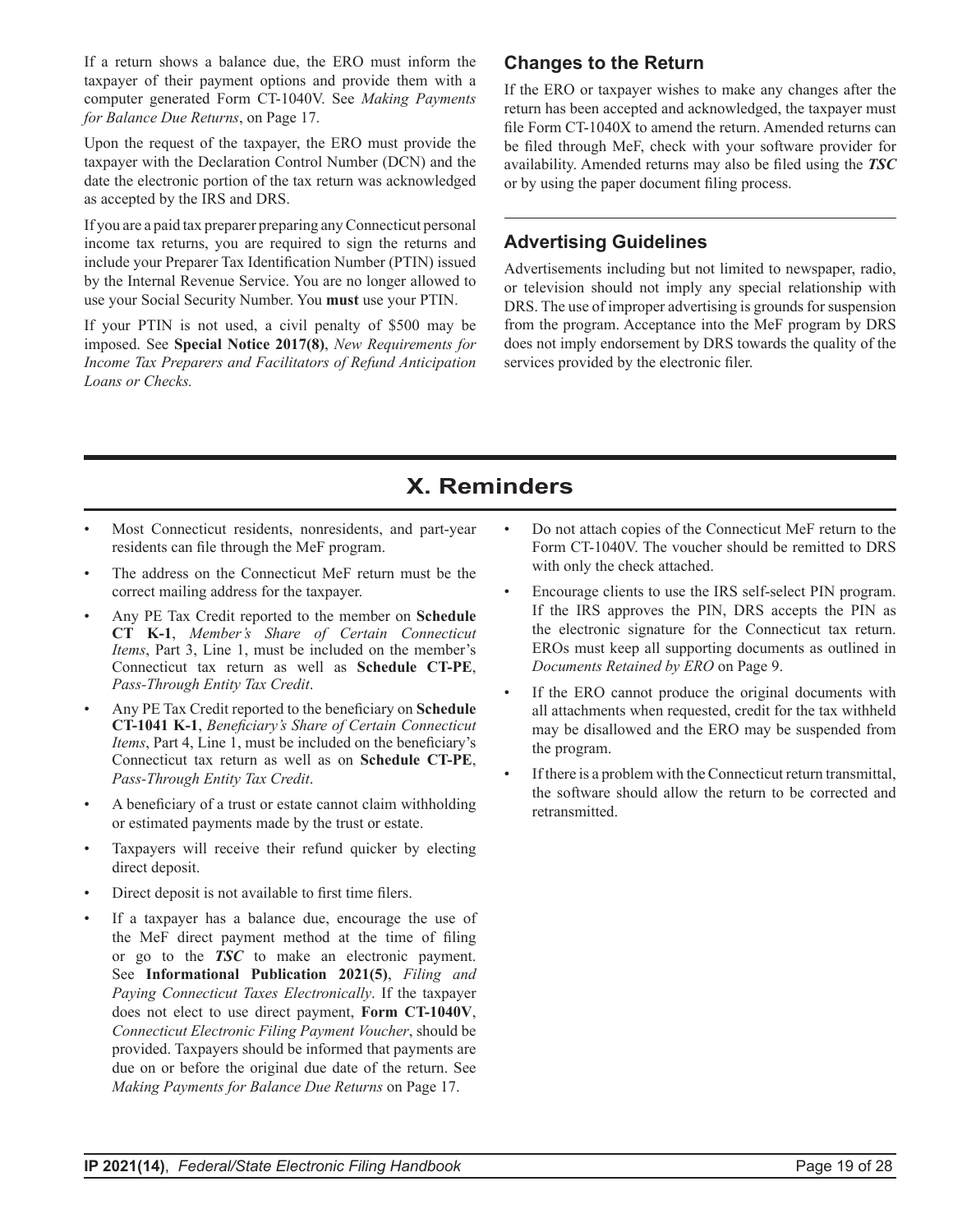# **XI. MeF Checklist**

- <span id="page-19-0"></span>• Confirm that Connecticut forms are transmittable.
- Verify the taxpayer wants to use the IRS self‑select PIN program.
- Use only whole dollar amounts.
- Have the taxpayer(s) sign all documents requiring original signatures.
- Electronically transmit the Connecticut and federal information at the same time.
- Give the taxpayers copies of all forms that apply to them.
- Confirm the IRS acknowledgment.
- Confirm the Connecticut acknowledgment.
- Keep any supporting documents as part of permanent records for four years from the date of completion or the due date of the return, whichever is later.
- **• Do not mail** anything to DRS except for payments made with Form CT-1040V.

# **XII. Appendix**

- **• Form CT‑1040V**, *2021 Connecticut Electronic Filing Payment Voucher*
- **• Form CT-1041V**, *2021 Connecticut Electronic Filing Payment Voucher*
- **• Form CT‑1040 EFW**, *Connecticut Electronic Withdrawal Payment Record*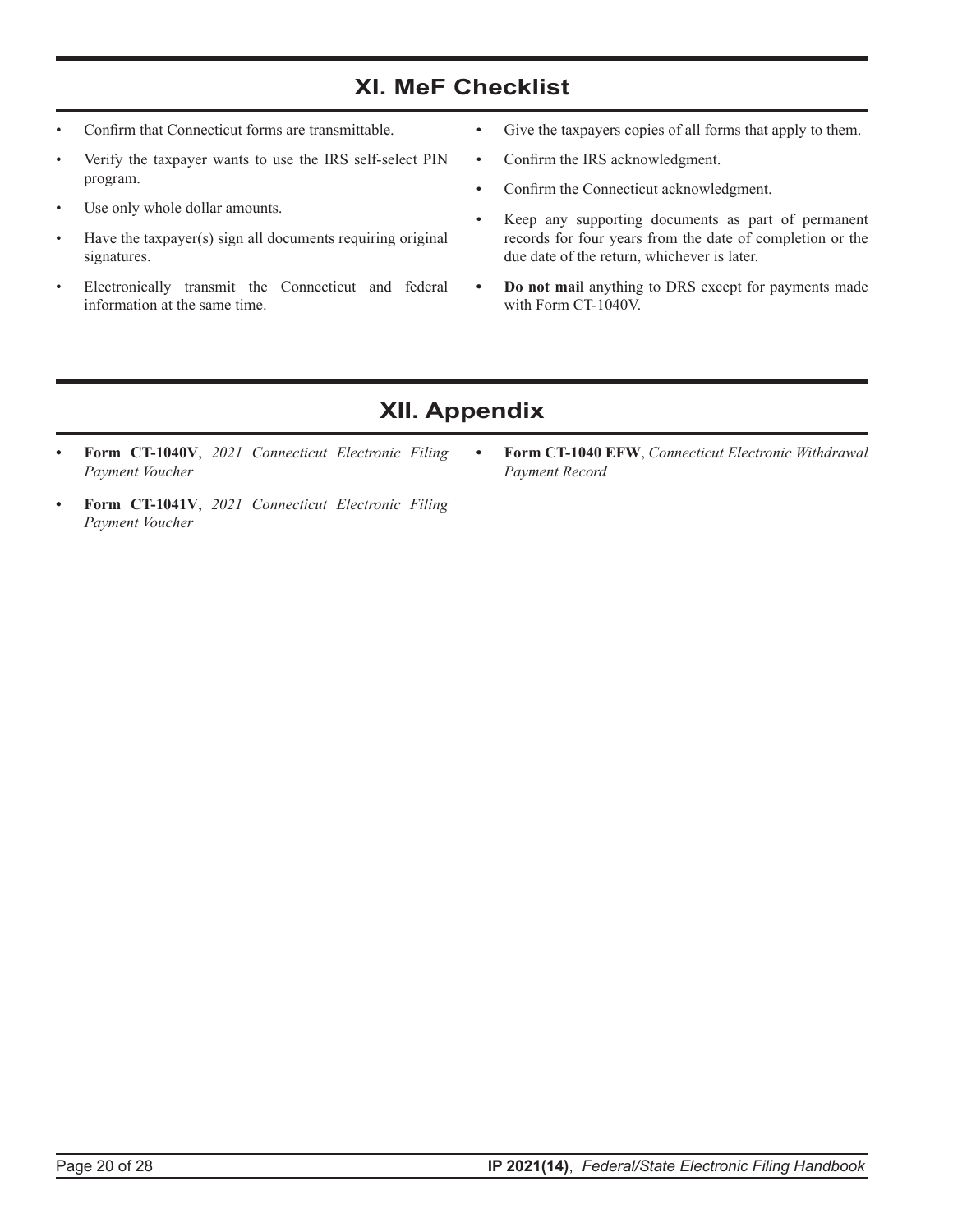



**2021 Connecticut Electronic Filing Payment Voucher**

Complete this form in blue or black ink only. Please note that each form is year specific. To prevent any delay in processing your return, the correct year's form **must** be submitted to the Department of Revenue Services (DRS).

**Purpose:** Complete **Form CT‑1040V** if you filed your Connecticut income tax return electronically and **elect to make payment by check**. You must pay the total amount of tax due on or before April 15, 2022. Any unpaid balance will be subject to penalty and interest.

**Pay by Mail:** Make check payable to **Commissioner of Revenue Services**. To ensure payment is applied to the correct account, write **"2021 CT‑1040V e‑file"** and your Social Security Number (SSN), optional, on the front of the check. Sign the check and paper clip it to the front of the voucher. Do not send cash. DRS may submit the check to your bank electronically. Return the voucher below with your payment.

**Mail to**: Department of Revenue Services State of Connecticut PO Box 2921 Hartford, CT 06104-2921

**Do not submit a paper copy of your Connecticut income tax return with this voucher.**

#### **Other Payment Options**

- **A. Pay Electronically:** Visit **portal.ct.gov/TSC** to use the **Taxpayer Service Center** *(TSC)* to make a direct tax payment. After logging into the *TSC*, select the *Make Payment Only* option. Using this option authorizes DRS to electronically withdraw a payment from your bank account (checking or savings) on a date you select up to the due date. As a reminder, even if you pay electronically, you must still file your return by the due date. Tax not paid on or before the due date will be subject to penalty and interest.
- **B. Pay by Credit Card or Debit Card:** You may elect to pay your tax liability using a credit card (American Express®, Discover®, Master Card®, Visa®) or comparable debit card. Visit ACI Payments, Inc. at **www.acipayonline.com** and select *State Payments*. You will be informed of the amount of the fee and may elect to cancel the transaction. Your payment will be effective on the date that you make the charge. At the end of the transaction you will receive a confirmation number for your records.

Write your SSN (optional) and **"2021 CT‑1040V e‑file"** on your check.

Make check payable to **Commissioner of Revenue Services**. Do not use staples.

#### **Do not submit a paper copy of your Connecticut income tax return with this voucher.**

|                                                                                                                        |                          |              | <u>, a bad i dan a chunachan machta mur tam mun m</u>                 |                                                                                         |     |
|------------------------------------------------------------------------------------------------------------------------|--------------------------|--------------|-----------------------------------------------------------------------|-----------------------------------------------------------------------------------------|-----|
|                                                                                                                        |                          |              | Separate here and mail voucher to DRS. Make a copy for your records.  |                                                                                         |     |
| Department of Revenue Services<br>State of Connecticut<br>PO Box 2921<br>Hartford CT 06104-2921<br>1040V 1221W 01 9999 |                          |              | Form CT-1040V<br><b>Connecticut Electronic Filing Payment Voucher</b> | 2021<br>(Rev. 12/21)                                                                    |     |
| Do not submit a paper copy of your Connecticut income tax return with this voucher.                                    |                          |              |                                                                       |                                                                                         |     |
| Your first name                                                                                                        | Middle initial Last name |              |                                                                       | Your Social Security Number (SSN)                                                       |     |
|                                                                                                                        |                          |              |                                                                       |                                                                                         |     |
| If joint return, spouse's first name Middle initial Last name                                                          |                          |              |                                                                       | Spouse's SSN                                                                            |     |
|                                                                                                                        |                          |              |                                                                       |                                                                                         |     |
| Home address (number and street)                                                                                       |                          | PO Box       |                                                                       |                                                                                         |     |
|                                                                                                                        |                          |              |                                                                       | Check here if this is the first time you are<br>filing a Connecticut income tax return. |     |
| City, town, or post office                                                                                             |                          | <b>State</b> | ZIP code                                                              | <b>Payment amount</b>                                                                   |     |
|                                                                                                                        |                          |              |                                                                       |                                                                                         | .00 |
|                                                                                                                        |                          |              |                                                                       |                                                                                         |     |

Visit us at **portal.ct.gov/DRS** for more information.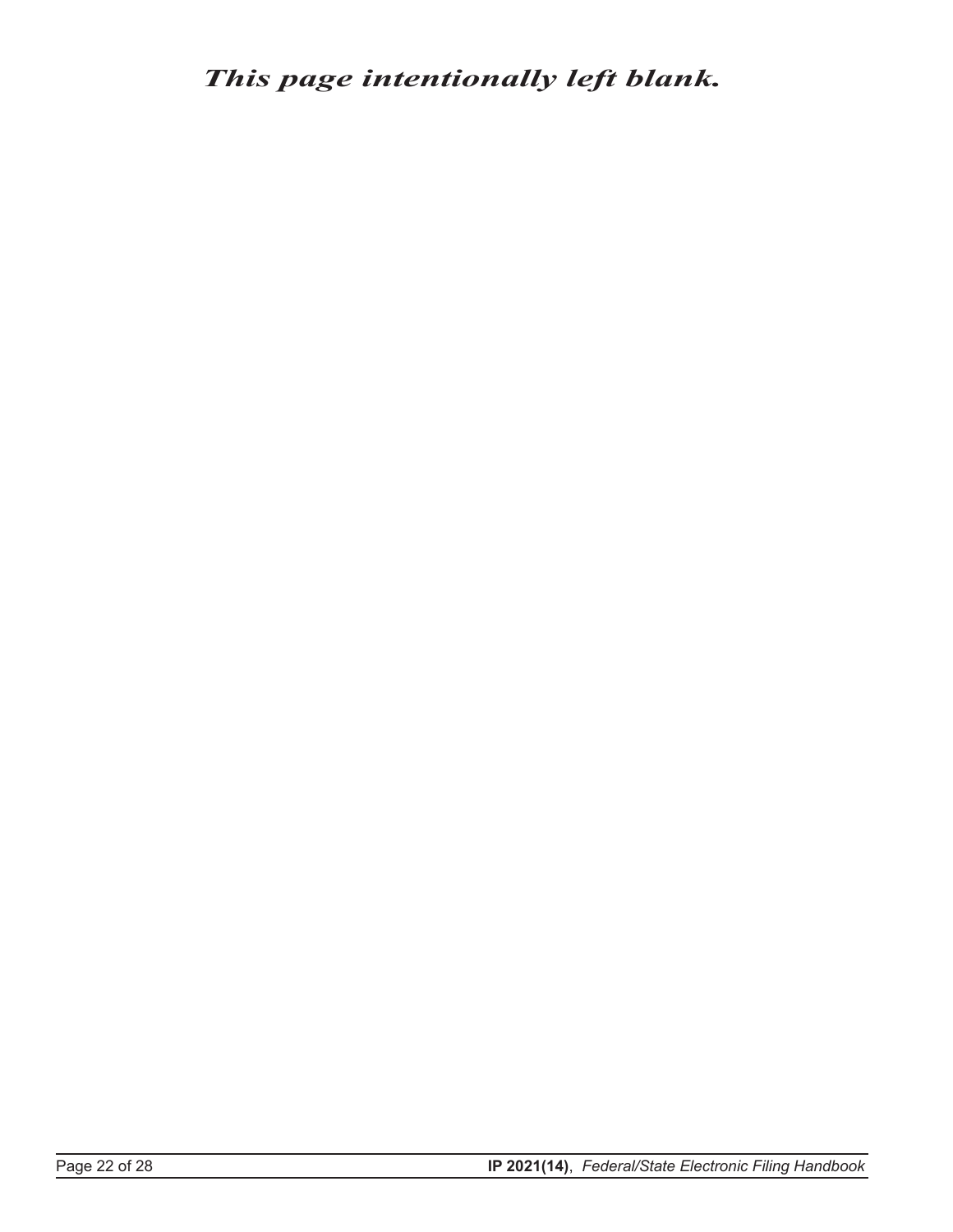

#### **Form CT-1041V**



#### **2021 Connecticut Electronic Filing Payment Voucher**

**Purpose:** Complete Form CT-1041V if you filed your Connecticut income tax return for trusts and estates electronically and **elect to make payment by check**. You must pay the total amount of tax due on or before the fifteenth day of the fourth month following the close of the taxable year (April 15 for calendar year filers). Any unpaid balance will be subject to penalty and interest.

**Pay by Mail:** Make check payable to **Commissioner of Revenue Services**. To ensure payment is applied to the correct account, write **"2021 CT‑1041V e‑file"** and the trust or estate's Federal Employer Identification Number (FEIN), optional, on the front of the check. Sign the check and paper clip it to the front of the voucher. Do not send cash. The Department of Revenue Services (DRS) may submit the check to your bank electronically. Return the voucher below with your payment.

**Mail to**: Department of Revenue Services State of Connecticut PO Box 2979 Hartford, CT 06104-2979

**Do not submit a paper copy of your Connecticut income tax return for Trusts and Estates with this voucher.**

**Complete in blue or black ink only.**

**Please note that each form is year specific.**

**To prevent any delay in processing your return, the correct year's form must be submitted to DRS.**

**Electronic Payment Options** mvconne Visit **myconneCT** at **portal.ct.gov/DRS‑myconneCT** to make an electronic payment. After logging in to **myconneCT**, find your tax account on the Summary screen, select the *Make a Payment* link and choose your payment method. **• Pay by Direct Payment:** Using this option authorizes DRS to electronically withdraw a payment from your bank account (checking or savings) on a date you select up to the due date. **• Pay by Credit Card or Debit Card:** You may elect to pay your tax liability using a credit card (American Express®, Discover®, MasterCard®, VISA® ) or comparable debit card. A convenience fee will be charged by the credit card service provider. The convenience fee is generally 2.35% of the payment amount, with a minimum charge of \$3.95. You will be informed of the amount of the fee and may elect to cancel the transaction. Your payment will be effective on the date you make the charge.

At the end of the transaction, you will be given a confirmation number for your records. As a reminder, even if you pay electronically, you must still file your return by the due date. Tax not paid on or before the due date will be subject to penalty and interest.

#### **Do not submit a paper copy of your Connecticut income tax return for Trusts and Estates with this voucher.**

| Department of Revenue Services<br>State of Connecticut<br>PO Box 2979<br>Hartford CT 06104-2979<br>1041V 1221W 01 9999 |              | <b>Form CT-1041V</b><br><b>2021 Connecticut Electronic</b><br><b>Filing Payment Voucher</b> |   | ~2021<br>(Rev. 12/21)<br>Do not submit a paper copy of your Connecticut income tax return with this voucher. |     |
|------------------------------------------------------------------------------------------------------------------------|--------------|---------------------------------------------------------------------------------------------|---|--------------------------------------------------------------------------------------------------------------|-----|
| Name of trust or estate                                                                                                |              |                                                                                             |   | Federal Employer ID Number (FEIN)                                                                            |     |
|                                                                                                                        |              |                                                                                             | ▶ |                                                                                                              |     |
| Name and title of fiduciary                                                                                            |              |                                                                                             |   |                                                                                                              |     |
|                                                                                                                        |              |                                                                                             |   |                                                                                                              |     |
| Fiduciary's address (number and street)                                                                                | PO Box       |                                                                                             |   |                                                                                                              |     |
|                                                                                                                        |              |                                                                                             |   |                                                                                                              |     |
| City, town, or post office                                                                                             | <b>State</b> | ZIP code                                                                                    |   | 1. Payment amount                                                                                            |     |
|                                                                                                                        |              |                                                                                             | ▶ |                                                                                                              | .00 |
|                                                                                                                        |              |                                                                                             |   |                                                                                                              |     |

Visit us at **portal.ct.gov/DRS** for more information.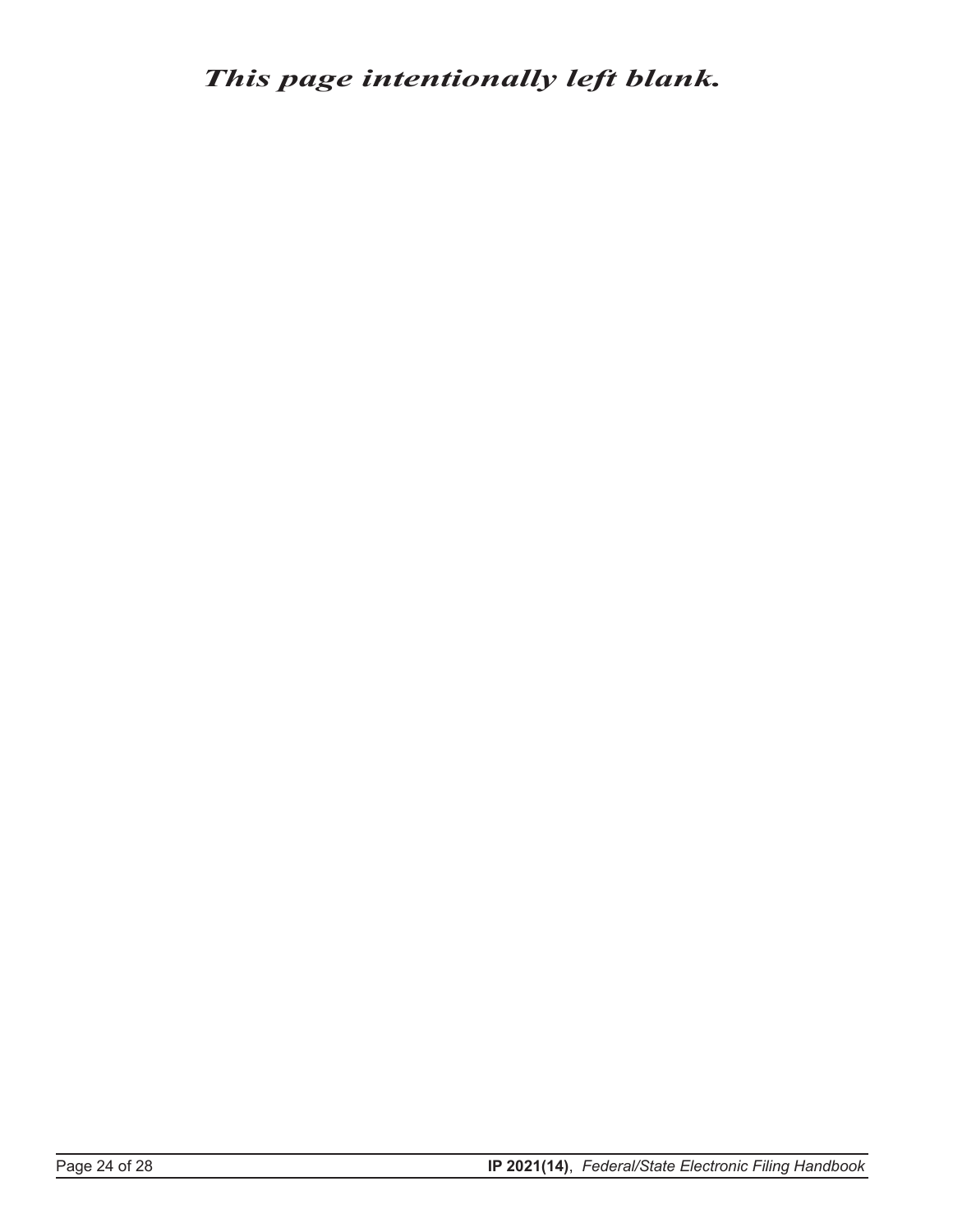(Rev. 12/21)

#### **Form CT-1040 EFW Connecticut Electronic Withdrawal Payment Record**

Do not mail this form to the Department of Revenue Services (DRS).

Keep this form as verification that electronic payment to DRS was requested for the 2021 taxable year.

**If the funds for payment will come from a banking institution outside of the United States, the payment must be made by paper check.**



Visit us at **portal.ct.gov/DRS** for more information.